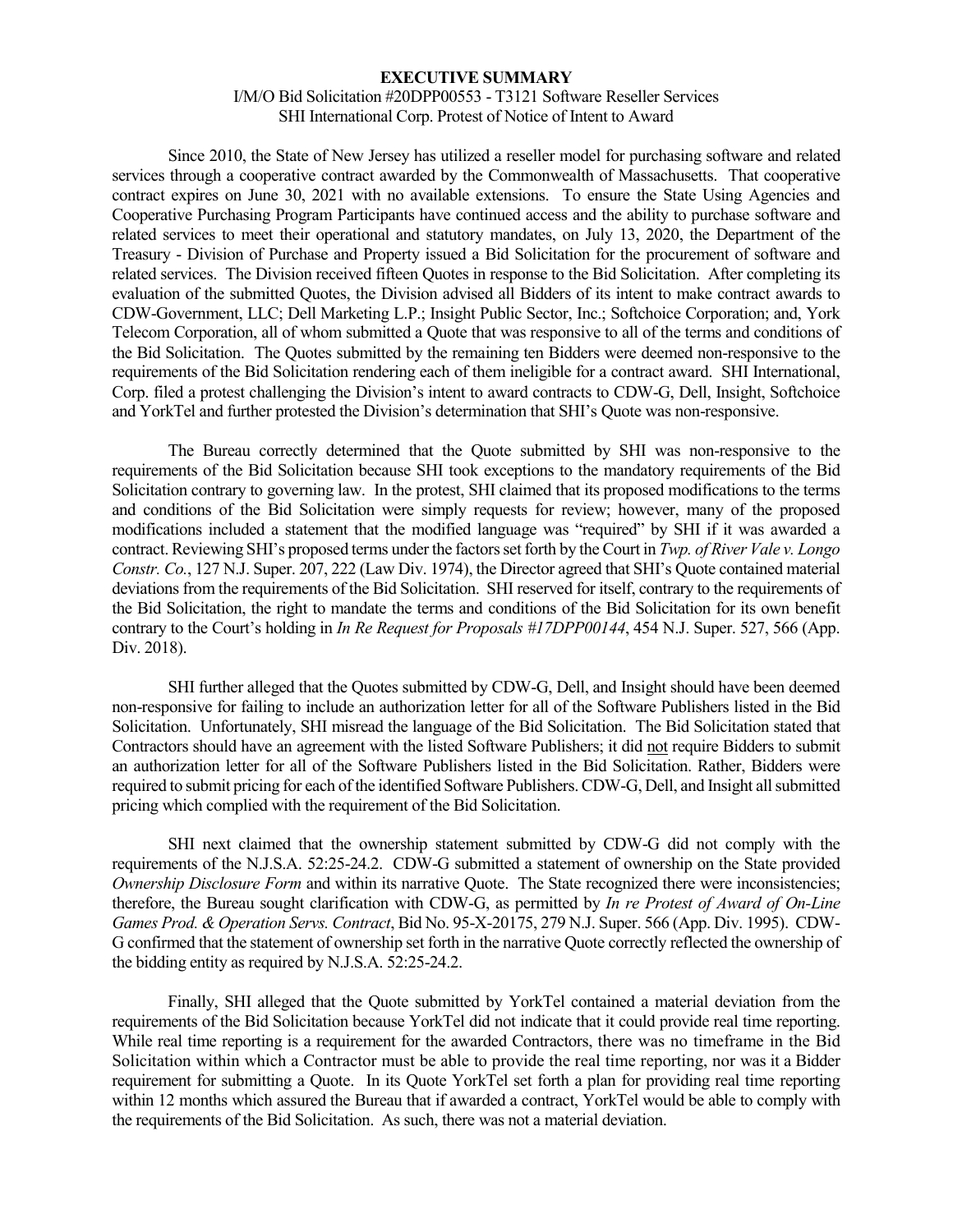

# State of New Jersey

DEPARTMENT OF THE TREASURY DIVISION OF PURCHASE AND PROPERTY OFFICE OF THE DIRECTOR 33 WEST STATE STREET P. O. BOX 039 TRENTON, NEW JERSEY 08625-0039 *https://www.njstart.gov* Telephone (609) 292-4886 / Facsimile (609) 984-2575

May 25, 2021

*Via Electronic Mail Only [MECA@stevenslee.com](mailto:MECA@stevenslee.com)*

Maeve Cannon, Esq. Stevens & Lee 100 Lenox Drive, Suite 200 Lawrenceville, NJ 08648

Re: I/M/O Bid Solicitation #20DPP00553 SHI International Corp. Protest of Notice of Intent to Award T3121 Software Reseller Services

Dear Ms. Cannon:

This final agency decision is in response to your letter of April 19, 2021, on behalf of SHI International, Corp. (SHI) that was received by the Division of Purchase and Property's (Division) Hearing Unit. In that letter, SHI protests the April 5, 2021, Notice of Intent to Award (NOI) issued by the Division's Procurement Bureau (Bureau) for Bid Solicitation #20DPP00553 – T3121 Software Reseller Services (Bid Solicitation).

# **BACKGROUND**

Since 2010, the State of New Jersey (State) has utilized a reseller model for purchasing software. In 2015, the State joined a cooperative agreement led by the Commonwealth of Massachusetts. That cooperative agreement expires on June 30, 2021 with no remaining extensions. In lieu of joining the newly awarded Massachusetts cooperative agreement, the State opted to issue its own Bid Solicitation for software reseller services as doing so would be most advantageous to the State.<sup>[1](#page-1-0)</sup> Bid Solicitation § 1.2 *Background*.

On July 13, 2020, the Bureau issued the Bid Solicitation on behalf of the New Jersey Office of Information Technology. Bid Solicitation § 1.1 *Purpose and Intent*. The awarded Contracts will be available for use by the State's Cooperative Purchasing Program Participants.<sup>[2](#page-1-1)</sup> Ibid. The purpose of the Bid Solicitation was to solicit Quotes for software resellers to provide Commercial Off the Shelf Software ("COTS"), including Software as a Service ("SaaS"), Software-Related Services (training, pre-sales assistance, documentation, installation, configuration and Limited Customization), maintenance, support, volume license agreement (VLA) administration, and software packaged with hardware as an appliance.

 $\overline{a}$ 

PHILIP D. MURPHY *Governor*

SHEILA Y. OLIVER *Lt. Governor*

ELIZABETH MAHER MUOIO *State Treasurer*

> MAURICE A. GRIFFIN *Acting Director*

<span id="page-1-0"></span><sup>&</sup>lt;sup>1</sup> In reviewing the new Massachusetts cooperative contract, the Division and the New Jersey Office of Information Technology determined that the contract did meet the State's need for software and related services and did not conform with New Jersey's procurement law.

<span id="page-1-1"></span><sup>2</sup> N.J.A.C. 17:12-1.3.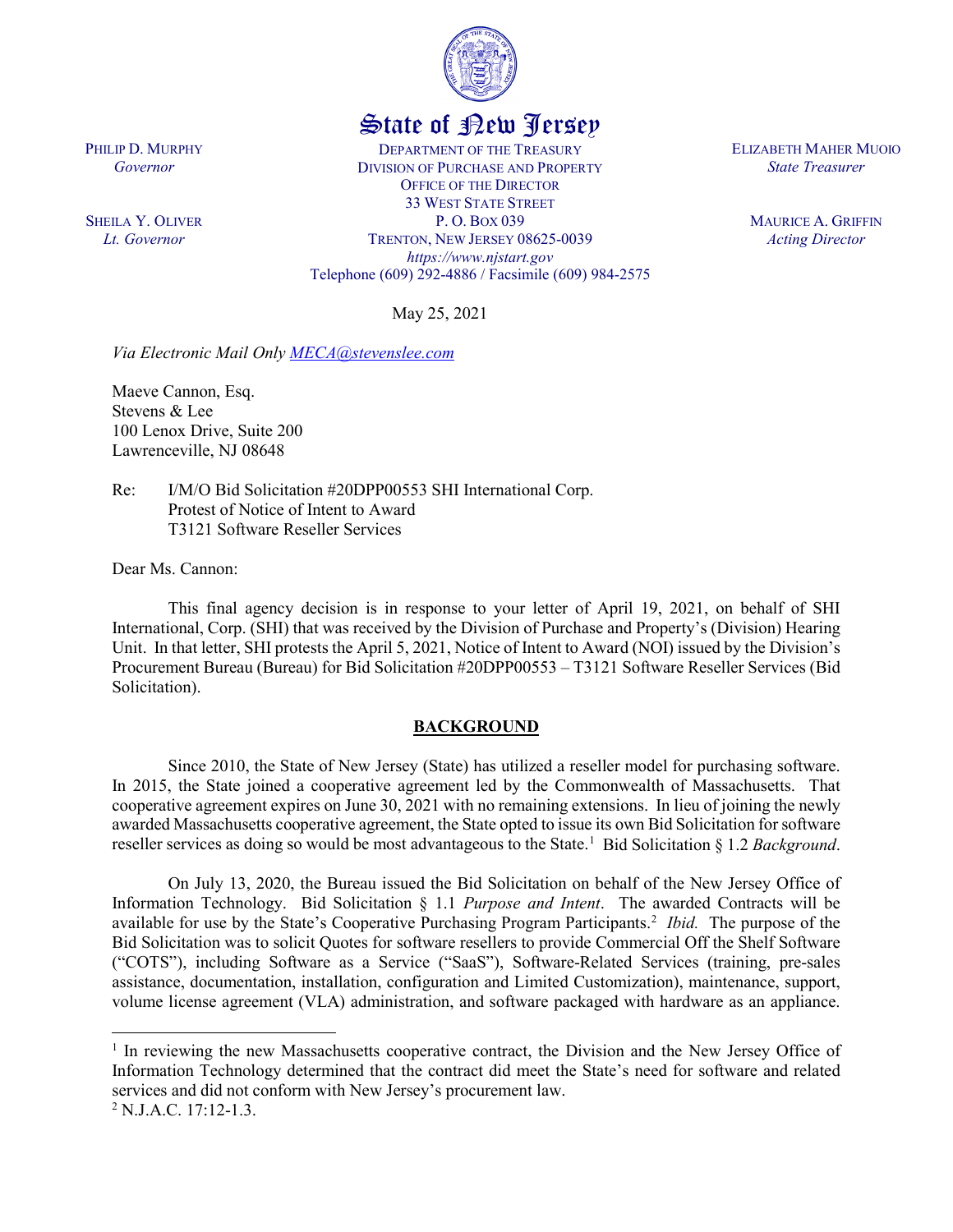*Ibid.* The intent of this Bid Solicitation is to award up to six Master Blanket Purchase Orders (Blanket P.O.s or Contracts) to those responsible Vendors {Bidders} (Bidders) whose Quotes, conforming to the Bid Solicitation are most advantageous to the State, price and other factors considered. *Ibid.* The Bid Solicitation was designated as a partial Small Business Enterprise (SBE) and it was the State's intent to award up to two (2) of the six (6) Contracts to qualifying SBE Bidders. However, if no responsive Quotes offering reasonable pricing from qualifying SBEs was received, the State could award those Contracts reserved for SBEs to any responsive Bidder. *Ibid.*

The Bid Solicitation was structured such that the State's relationship with the Vendors {Contractors} (Contractors) awarded Contracts is limited to the pass through of pricing for a Software Publisher's in-scope software and services and the payment thereon for in-scope goods and services. Bid Solicitation § 1.2 *Background*. The State acknowledges that Contractors will be resellers of a Software Publisher's software and/or services, and that the Software Publisher will be solely responsible for providing the software and/or services and the performance of the software and the services, including warranty and related indemnities. Accordingly, the State expects competitive reseller discounts reflecting the Contractor limited role of quoting and pay-agent services described in this Bid Solicitation. *Ibid.* The State's Method of Operation, as may be amended from time to time, will detail a mini-bid procedure for Using Agencies to follow when soliciting responses from Contractors for in-scope software and services. Conceptually, the mini-bid procedure requires the Using Agency to send all Contractors an email detailing the software and/or services sought and requesting a price for the software and/or services sought. *Ibid.* All Contractors will respond to the mini-bid request with either a price for the software and/or services sought or a "no bid" response. *Ibid.* Each mini-bid will be awarded to the Contractor offering the lowest price to the Using Agency for the requested software and/or services, notwithstanding whether the Contractor is a small business or not. *Ibid.*

In accordance with Bid Solicitation Section 1.3.5 *Optional Pre-Quote Conference,* a pre-Quote conference was held on July 20, 2020. The purpose of the Optional Pre-Quote Conference was to address procedural questions regarding the Bid Solicitation and Bidder Quote Submission Requirements. No substantive questions regarding the Bid Solicitation were accepted or answered during the pre-Quote conference. *Ibid.* Rather, potential Bidders were advised that all questions and/or proposed modifications to the Bid Solicitation and State Standard Terms and Conditions were to be submitted through the *NJSTART* eProcurement System by August 3, 2020 for the Bureau's review. Bid Solicitation 1.3.1 *Electronic Questions and Answer Period.* The Bureau received 114 questions. On October 7, 2021, the Bureau issued Bid Amendment #2 that responded to all of the questions received.

On December 8, 2020, the Division's Proposal Review Unit opened fifteen (15) Quotes, which were received by the submission deadline of 2:00 pm eastern time.<sup>[3](#page-2-0)</sup> After conducting an initial review of the Quotes received for the compliance with mandatory Quote submission requirements as set forth in N.J.A.C. 17:12-2.2, the Division's Proposal Review Unit forwarded the Quotes to the Bureau for further review and evaluation.

The Bureau conducted an initial review of the Quotes received to determine whether the Quotes were responsive to the mandatory requirements of the Bid Solicitation. After completing that review, the Bureau concluded that ten (10) of the Quotes, including that submitted by SHI, were non-responsive to

 $\overline{\phantom{a}}$ 

<span id="page-2-0"></span><sup>&</sup>lt;sup>3</sup> Quotes were received from the following fifteen Bidders: Arrosoft Solutions, LLC (Arrosoft); CDW-Government, LLC (CDW-G); Compulink Technologies, Inc. (Compulink); Continental Resources, Inc. (Continental); Dell Marketing L.P. (Dell); EverSec Group Inc. (EverSec); Gold Type Business Machines, Inc. (Gold Type); Insight Public Sector, Inc. (Insight); Lima Charlie Management & Analytics (Lima); Red River, LLC (Red River); SHI International, Corp. (SHI); Softchoice Corporation (Softchoice); World Wide Technology (World Wide); York Telecom Corporation (YorkTel); Zones, Inc. (Zones).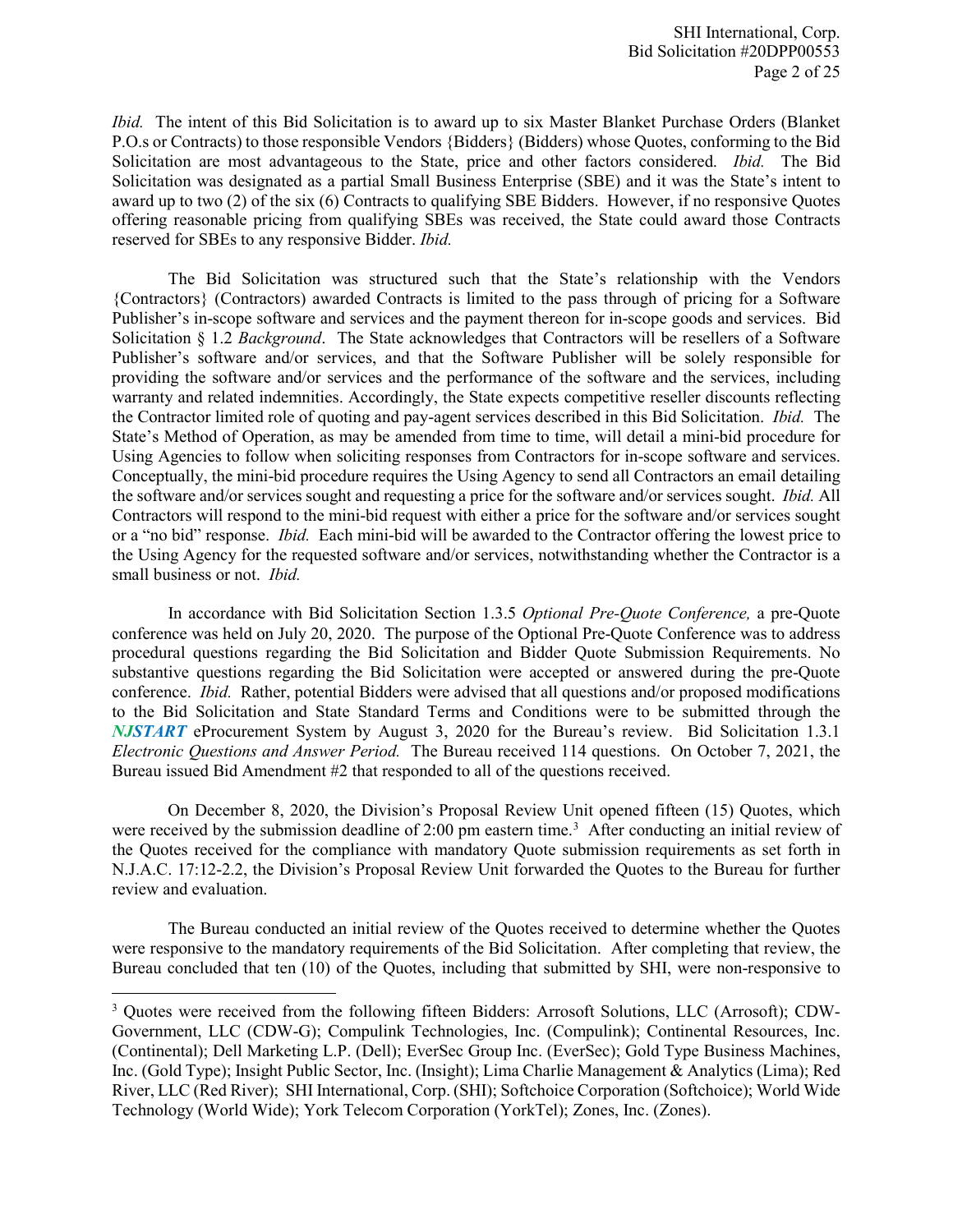mandatory requirements of the Bid Solicitation. By way of summary, the Evaluation Committee Report noted the following:

• Arrosoft – The Bureau found that the Quote submitted by Arrosoft was non-responsive to the requirements of Bid Solicitation Section 4.4.5.2 which required that the

> Vendor {Bidder} shall submit a completed State-Supplied Price Sheet with its Quote. Vendor {Bidder} shall submit a fixed cost-plus (markup) or cost-minus (discount) percentage on each Tier 1 Software Publisher and Tier 2 Software Publisher. Vendor {Bidder} shall also submit a fixed costplus (markup) or cost-minus (discount) percentage to be applied to all other Tier 3 Software Publishers.

[Emphasis added.]

Bid Solicitation Section 2.2 *General Definitions* defines "Shall" as "denotes that which is a mandatory requirement." Arrosoft did not provide the required "fixed cost-plus (markup) or cost minus (discount) percentage" for numerous price lines for the listed Tier 1 and 2 Software Publishers. In response to the Bureau's clarification letter, Arrosoft stated, "[w]e are bidding only for Commvault and Airgap Solutions. All the blank cells means 'No Bid'." Evaluation Committee Report, pgs. 4-5.

- Compulink The Bureau found that the Quote submitted by Compulink was non-responsive to the requirements of Bid Solicitation Section 4.4.5.2. Compulink did not provide the required "fixed cost-plus (markup) or cost minus (discount) percentage" for Oracle, one of the Tier 1 Software Publishers for which the submission of pricing was required. In response to the Bureau's clarification letter, Compulink stated, "N/A on our price sheet means no bid." Evaluation Committee Report, pgs. 5.
- Continental The Bureau found that the Quote submitted by Continental was non-responsive to the requirements of Bid Solicitation Section 4.4.5.2. Continental did not provide required "fixed costplus (markup) or cost minus (discount) percentage" for numerous price lines for the listed Tier 1 and 2 Software Publishers. In response to the Bureau's clarification letter, Continental stated, "The N/A or blank portions of our price sheet signify "no bid"." Evaluation Committee Report, pgs. 5- 6.
- EverSec The Quote submitted by EverSec was deemed non-responsive because the Bidder did not submit a technical Quote as required by Bid Solicitation Section 4.4.3, which states: "Vendor {Bidder} shall describe its approach and plans for accomplishing the work outlined in the Scope of Work section." Evaluation Committee Report, pg. 6.
- Gold Type The Bureau found that the Quote submitted by Gold Type was non-responsive to the requirements of Bid Solicitation Section 4.4.5.2. Gold Type did not provide required "fixed costplus (markup) or cost minus (discount) percentage" for numerous price lines for the listed Tier 1 and 2 Software Publishers. Gold Type instead stated "no bid" for numerous Tier 1 and Tier 2 Software Publishers. Further, the Bureau noted that Gold Type altered the State-Supplied Price Sheet. Evaluation Committee Report, pgs. 6-7.
- Lima The Bureau found that the Quote submitted by Lima was non-responsive to the requirements of Bid Solicitation because the Bidder submitted an additional restriction regarding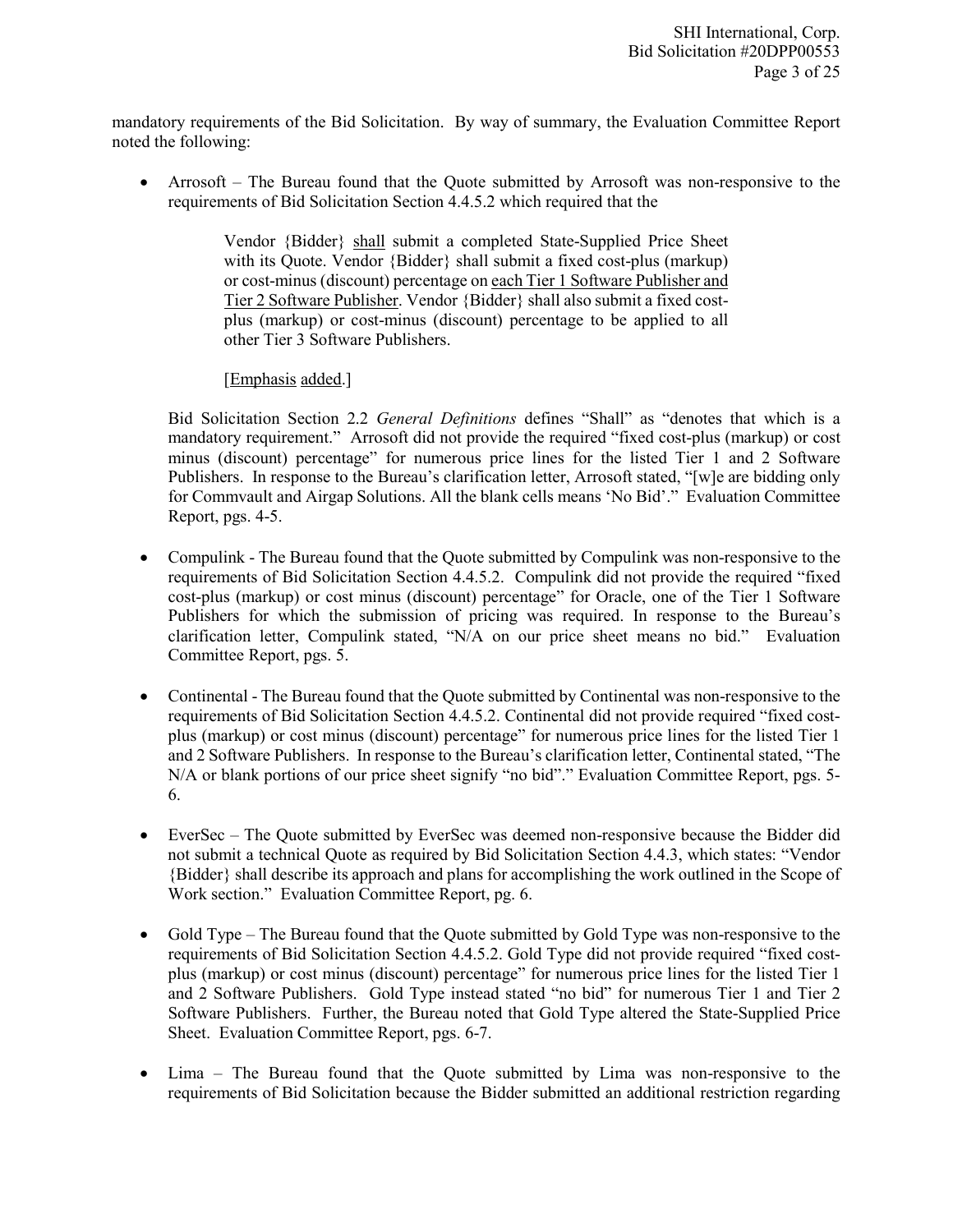price. Specifically, Lima stated that its Quote was valid for 60 days. Evaluation Committee Report, pg. 7. I note that though it was not specified by the Bureau in the Evaluation Committee Report, the Bid Solicitation required that "all prices quoted shall be firm through issuance of contract or purchase order." State Standard Terms and Condition Section 6.1.

- Red River The Bureau found that the Quote submitted by Red River was non-responsive to the requirements of Bid Solicitation Section 4.4.5.2. Red River did not provide required "fixed costplus (markup) or cost minus (discount) percentage" for numerous price lines for the listed Tier 1 and 2 Software Publishers. In response to the Bureau's clarification letter, Red River stated, "In response to bid solicitation 20DPP00553, T3121 Software Reseller Services, any cells left blank on Red River's submitted price sheet should be interpreted as no bid lines". Evaluation Committee Report, pgs. 7-8.
- SHI The Bureau found that the Quote submitted by SHI was non-responsive to the requirements of the Bid Solicitation because SHI submitted exceptions to the terms and conditions in the Bid Solicitation in its Quote. Specifically, SHI submitted over seven (7) pages of exceptions to the Terms and Conditions of the Bid Solicitation. "Such terms are material because they concern fundamental aspects of the Contract such as indemnity and termination. To the extent that the proposed terms do not conflict with the Terms of the Bid Solicitation, they are hereby rejected pursuant to Section 4.1 of the Bid Solicitation. To waive these exceptions would impact the State's assurance that the Bidder would perform the Contract as required. To waive such conflicts with the Bid Solicitation would be manifestly unfair to those Bidders who chose not to submit a Quote because they disagreed with the terms of the Bid Solicitation. Therefore, SHI's Quote is nonresponsive." Evaluation Committee Report, pgs. 8-9.
- World Wide The Bureau found that the Quote submitted by World Wide was non-responsive to the requirements of Bid Solicitation Section 4.4.5.2. Gold Type did not provide required "fixed cost-plus (markup) or cost minus (discount) percentage" for numerous price lines for the listed Tier 1 and 2 Software Publishers. World Wide instead stated "no bid" for numerous Tier 1 and Tier 2 Software Publishers. Further, the Bureau noted that World Wide altered the State-Supplied Price Sheet. Evaluation Committee Report, pgs. 9-10.
- Zones The Bureau found that the Quote submitted by Zones was non-responsive to the requirements of Bid Solicitation Section 4.4.5.2. Zones did not provide required "fixed cost-plus (markup) or cost minus (discount) percentage" for numerous price lines for the listed Tier 1 and 2 Software Publishers. Zones instead stated "no bid" for several Tier 1 and Tier 2 Software Publishers. Evaluation Committee Report, pg. 10.

The remaining five (5) Quotes that met the mandatory requirement of the Bid Solicitation were forwarded to the Evaluation Committee for further review and evaluation consistent with the requirements of the Bid Solicitation Section 6.7 *Evaluation Criteria*. The Evaluation Committee met on January 29, 2021 and February 5, 2021 to perform the technical and price evaluation of the Quotes submitted by Dell, Insight, CDW-G, Softchoice, and YorkTel.

On March 23, 2021, the Evaluation Committee completed its report, which recommended that Contracts be awarded to Dell; CDW-G; Insight; Softchoice; and, YorkTel. In making the recommendation, The Evaluation Committee noted:

> As outlined in Section VI, *Technical Evaluation Summary Narrative,* of this Evaluation Report, the Bureau determined that the five (5) Vendors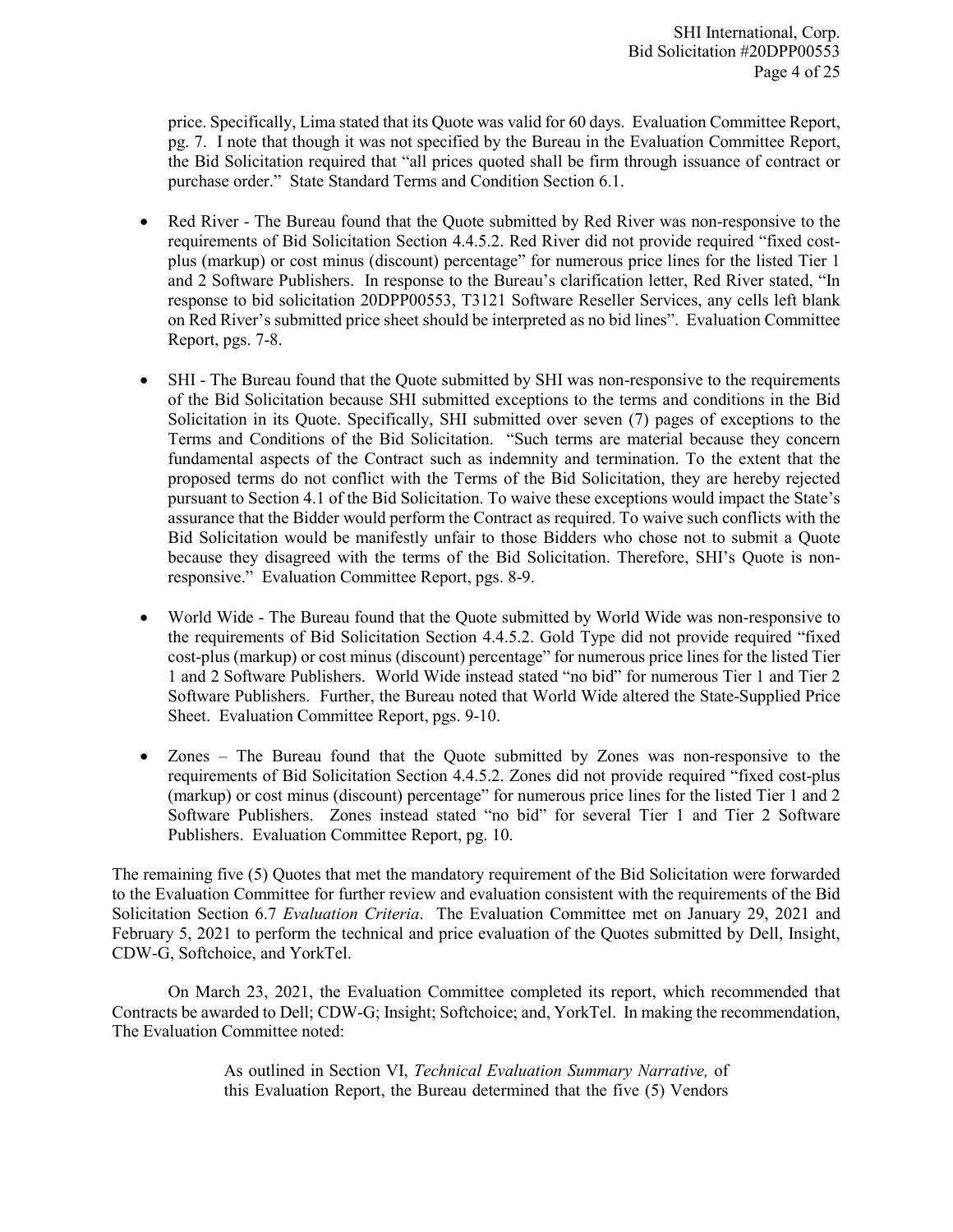{Bidders} demonstrated the required experience and were scored accordingly to the highest qualified Vendor {Bidder} starting at 1 in the Technical Ratings. The Vendors {Bidders} are technically responsive, understood the Bid Solicitation requirements, and are competent in successfully completing the required scope of work. The five (5) Vendors {Bidders} Quotes demonstrated that they accurately and efficiently understood the requirements of the Bid Solicitation and are capable of providing the services required. As a result, the five (5) Vendors {Bidders} satisfied all the requirements of the Bid Solicitation and represents the most advantageous offers to the State, price and other factors considered.

[Evaluation Committee Report, p. 26.]

 $\overline{\phantom{a}}$ 

Thereafter, on March 26, 2021, the Bureau prepared the Recommendation Report, which recommended that Contracts be awarded to Dell; CDW-G; Insight; Softchoice; and, YorkTel. On April 5, 2021 the Bureau issued the NOI advising all Bidders that Contract awards would be made to Dell; CDW-G; Insight; Softchoice; and, YorkTel consistent with the March 26, 2021 Recommendation Report.

On April 19, 2021, SHI wrote to the Division's Hearing Unit protesting the Bureau's determination that its Quote was non-responsive and also protesting that other Quotes were accepted. By way of summary, SHI states that its Quote "should not have been rejected since its proposed clarification of the Standard Terms and Conditions…were simply offered terms, which the State was free to reject, and where were, in any case, not material in the context of this bid." SHI's protest, p. 1. SHI believes that the "State should have sought clarification from SHI as to its withdrawal of the proffered clarifications of the T&Cs…" *Ibid.* Additionally, SHI claims that the Quotes submitted by CDW-G, Dell, Insight, Softchoice and YorkTel should have similarly been deemed non-responsive.<sup>4</sup>

By way of remedy, SHI requests that its Quote be reinstated and that it be awarded a Contract and that the Quotes of CDW-G, Dell, Insight, Softchoice and YorkTel be declared non-responsive. As an alternative, SHI proposes that the Bid Solicitation be cancelled and rebid. SHI also requests the opportunity for an in-person presentation due to the complexity of the issues raised.

With respect to SHI's request for an in-person presentation to challenge the intended award, pursuant to N.J.A.C. 17:12-3.3(e) "[t]he Director has sole discretion to determine if an in-person presentation by the protester is necessary to reach an informed decision on the matter(s) of the protest. Inperson presentations are fact-finding for the benefit of the Director." Further, "[i]n cases where no inperson presentation is held, such review of the written record shall, in and of itself, constitute an informal hearing." N.J.A.C. 17:12-3.3(d). I have reviewed the record of this procurement including the Bid Solicitation, the Quotes received and SHI's protest, the Evaluation Committee Report, the Bureau's Recommendation Report, the relevant statutes, regulations, case law. The issues raised in SHI's protest

<span id="page-5-0"></span><sup>4</sup> With the protest, SHI submitted a letter from its Senior Vice President – Public Sector. That letter discussed SHI's history as a New Jersey based business, its past work with public agencies, and SHI's continued desire to be a Contractor on the new contract. Subsequent to the filing of the protest, the Division's Hearing Unit learned that SHI was contacting State Agencies to advise Agencies that its Quote had not been accepted and that it may no longer be able to provide reseller services under the State's Contract. Additionally, it has come to the Hearing Unit's attention that SHI attempted to influence the protest process by requesting that Agencies call or write to the Department of the Treasury to voice displeasure at the determination that SHI was not among the Bidders listed for a Contract award. I note that no State Agency reached out to the Hearing Unit as requested by the SHI's representative; and therefore, this communication was not considered as a factor in this final agency decision.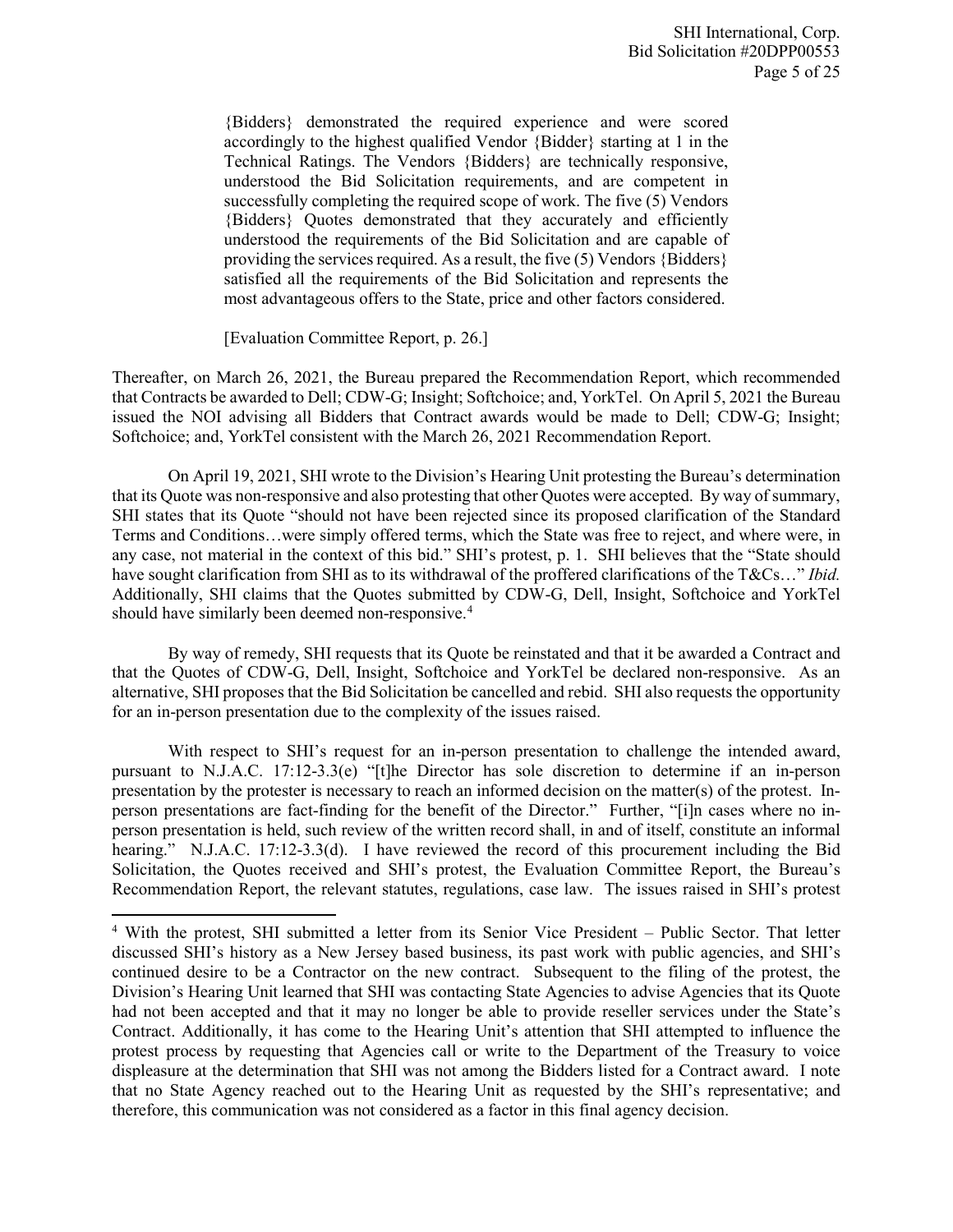SHI International, Corp. Bid Solicitation #20DPP00553 Page 6 of 25

were sufficiently clear such that a review of the record of this procurement has provided me with the information necessary to determine the facts of this matter and to render an informed final agency decision on the merits of the protest submitted by SHI on the written record, as such an in-person hearing is not warranted.

# **DISCUSSION**

#### **A. The Quote submitted by Softchoice Corporation**

First, SHI challenges the intended award of a Contract to Softchoice stating that Quote submitted contained a non-waivable defect. SHI alleges that Softchoice did not provide a reseller authorization letter for several of the Tier 1 and Tier 2 Software Publishers. SHI's protest, p. 4. Additionally, SHI alleges that Softchoice's Quote contained a non-waivable defect in that it also offered out of scope services.

As noted above, the Bureau issued the NOI to all Bidders on April 5, 2021. In response to the NOI, on April 14, 2021, Softchoice wrote to the Bureau requesting modifications the terms and conditions of the Bid Solicitation, specifically Bid Solicitation Section 5.8 *Ownership of Material* and Bid Solicitation Section 5.17.1 *Indemnification* amending SSTC section 4.1.1 Limitation of Liability. The Bureau responded that State could not negotiate those terms. Pointing to Bid Solicitation Section 1.3.1.1, the Bureau reminded Softchoice that "Questions regarding the State of New Jersey Standard Terms and Conditions (SSTC) and exceptions to mandatory requirements must be posed during this Electronic Question and Answer period and shall contain the Bidder's suggested changes and the reason(s) for the suggested changes." After receiving the Bureau's response that the State could not negotiate the requested terms, on April 26, 2021, Softchoice withdrew its Quote. Therefore, any protest issues raised by SHI, as to the Quote submitted by Softchoice are moot and need not be addressed.

# **B. The Quotes submitted by CDW-G, Dell and Insight are responsive to the requirements of the Bid Solicitation**

SHI alleges that the Bureau should have deemed the Quotes submitted by CDW-G, Dell and Insight as non-responsive to the requirements of the Bid Solicitation claiming that CDW-G, Dell and Insight did not submit reseller authorization letters for all Tier 1 and Tier 2 Software Publishers. SHI further alleges that the Bureau treated these three Bidders differently when reviewing the submitted State-supplied price sheets. The Hearing Unit's review of the Quotes submitted by CDW-G, Dell and Insight confirms the Bureau's determination that the Quotes conformed to the requirements of the Bid Solicitation and that Quotes submitted were reviewed against the requirements of the Bid Solicitation equally and consistently.

#### **1. Software Publisher Certifications**

SHI's states that the Quotes submitted by CDW-G, Dell and Insight each contained a material deviation from the requirements of the Bid Solicitation which should have rendered each Quote nonresponsive. Specifically, SHI asserts these Bidders failed to furnish the reseller authorization letters for all of the listed Tier 1 and Tier 2 Software Publishers. SHI believes that the Bid Solicitation "directed bidders to either provide evidence of their authorization to resell from the Tier 1 and Tier 2 Software Publishers or explain why they are unable to obtain such authorization." SHI's protest, p. 4. However, SHI has misread the requirements of the Bid Solicitation.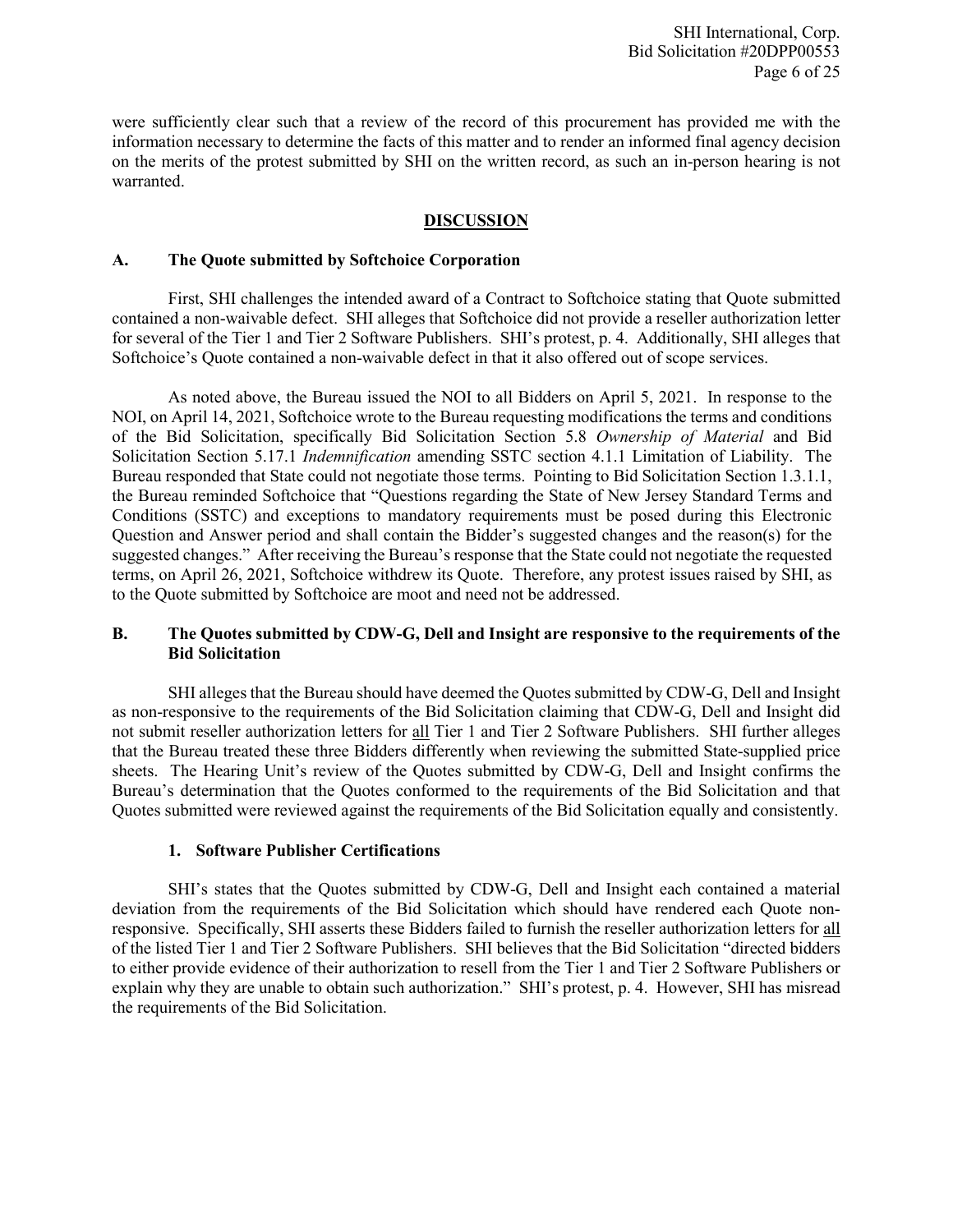With respect to the Contractor<sup>[5](#page-7-0)</sup> requirements, Bid Solicitation Section 3.3.5 *Software Publisher Categories* set forth the Tier 1, Tier 2 and Tier 3 Software Publishers.

- Tier 1 Software Publishers are those Software Publishes with the highest tier of sales volume;
- Tier 2 Software Publishers are those Software Publishes with a high level of sales volume; and
- Tier 3 Software Publishers all other Software Publishers not specifically identified in Tier 1 or 2.

Specifically, the Bid Solicitation noted that awarded "Vendors {Contractors} should have a direct Reseller Agreement with the Tier 1 Software Publishers." Section 3.3.5.2 *Tier 1 Software Publishers[6](#page-7-1)* , emphasis added. Bid Solicitation Section 2.2 *General Definitions* defines "Should" as "denotes that which is permissible or recommended, not mandatory." Accordingly, a Reseller Agreement with all Tier 1 Software Publishers was not required. In fact, the Bid Solicitation contemplated that Contractors might not have Reseller Agreements in place with all Software Publishers at the time of Contract award; and therefore encouraged those awarded Contractors to seek out Reseller Agreements, after award, in order to pass through more competitive rates to Using Agencies during the mini-bid process. Bid Solicitation § 3.3.5 *Tier 1 Software Publishers*. Similarly, the Bid Solicitation noted that awarded "Vendors {Contractors} should have a direct Reseller Agreement with the Tier 2 Software Publishers." Section 3.3.5.2 *Tier 1 Software Publishers*, emphasis added. It did not mandate such an arrangement.

Turning to the Quote submission for Bidders, Bid Solicitation Section 4.4.3.3.4 *Software Publisher Certification* requested, but not require, that Bidders submit the following information for the identified Tier 1 and Tier 2 Software Publishers:

> The Vendor {Bidder} should provide the following information for every Tier 1 and Tier 2 Software Publisher:

- A. A letter from the Software Publisher indicating the certification level (or other terminology), or a screen capture from the Software Publisher's website, including URL, showing the certification level.
- B. A description of the certification level(s) explaining where its level falls relative to the top certification level for that Software Publisher (for example, is "Gold" the highest level, or does is fall beneath "Platinum"?). If it is a certification for a specific line of products/services as opposed to all of the Software Publisher's products/services, explain.
- C. The number of current Vendor {Bidder} employees holding individual certifications/competencies issued by the Software Publisher, including the title of the certification/competency and a brief description. Bidders should not include copies of the

l

<span id="page-7-0"></span><sup>5</sup> Bid Solicitation Section 2.2 *General Definitions* defines the following: "Vendor {Bidder} – An entity offering a Quote in response to the Division's Bid Solicitation." and "Vendor {Contractor} – The Vendor {Bidder} awarded a Blanket P.O. resulting from this Bid Solicitation."

<span id="page-7-1"></span> $6$  "Reseller Agreement – an agreement between the Vendor {Contractor} and a Software Publisher setting forth the terms of the relationship between the parties and granting Vendor {Contractor} the authority to provide the State and its Using Agencies mini-bid responses for Software Publisher's in-scope software and services . The State is not a party to the Reseller Agreement." Bid Solicitation Section 2.2 *General Definitions*.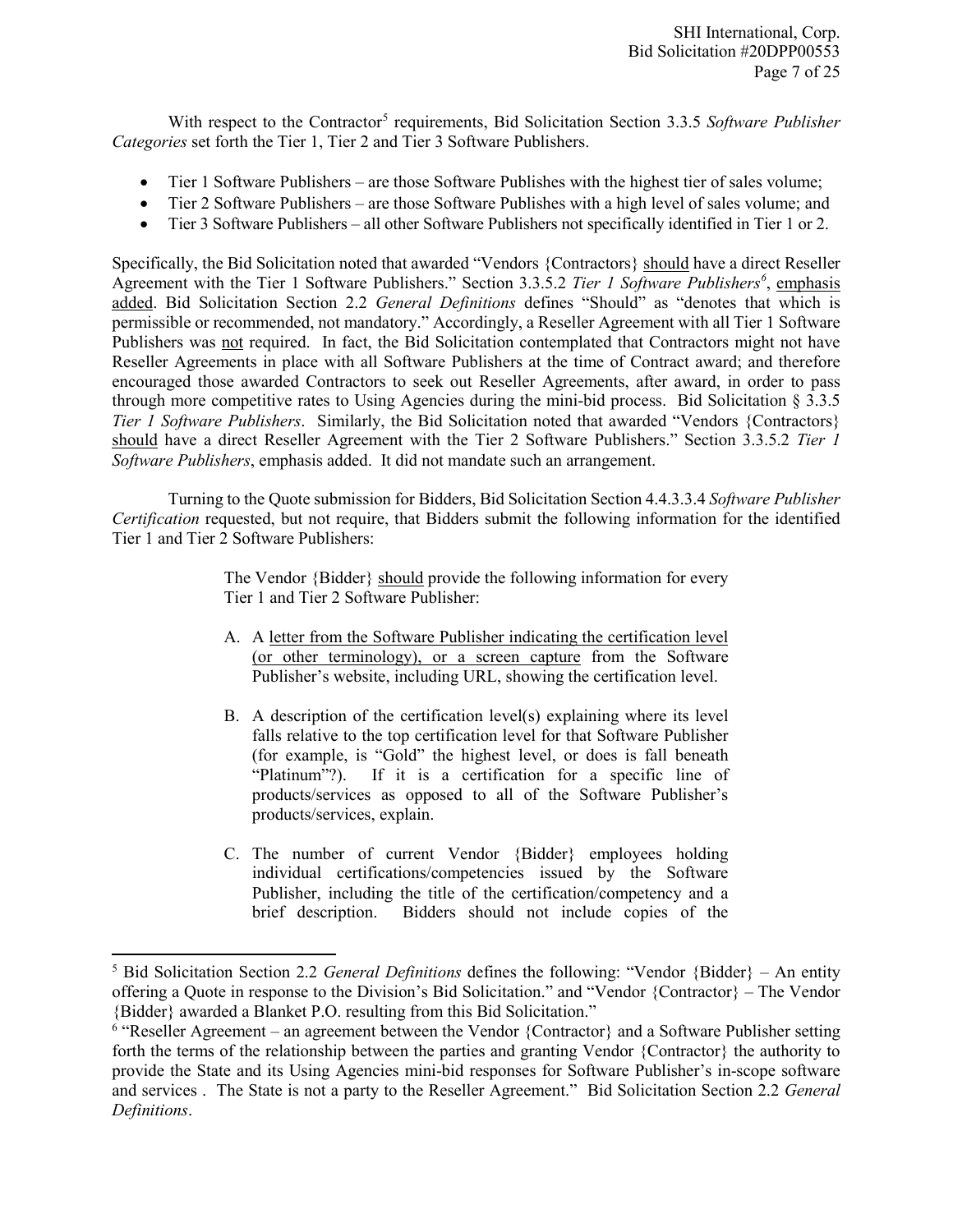certifications with their bids. For any Software Publishers with separate licensing, pricing, or programs for education/academic customers, identify the number of Vendor {Bidder} employees certified or otherwise qualified to handle academic/education licensing and programs.

D. If the Bidder is unable to provide evidence of certification from a Software Publisher, explain.

## [Emphasis added.]

Additionally, the Bureau's response to Question #10 on Bid Amendment #2 reminded potential Bidders that they were "not required to have a relationship with all software publishers prior to submitting its Quote, however, the State Supplied Price Sheet must be completed."

In responding to the Bid Solicitation, Dell, CDW-G and Insight each provided a response to the information requested, not required, in Bid Solicitation Section 4.4.3.3.4 *Software Publisher Certification* and completed the State-Supplied price sheet as required, such that the Evaluation Committee was satisfied that the companies could perform the scope of work required by the Bid Solicitation.

In its Quote, Dell provided a letter of authorization and/or a table indicating the certification level for many of the Tier 1 and Tier 2 Software Publishers. With respect to those Tier 1 and Tier 2 Software Publishers for which it did not have a current relationship, Dell stated:

> Dell partners with some of the most powerful software publishers in the world to provide a wide array of software solutions and services in order to help our customers fulfill their IT needs and goals. These partnerships are the backbone of our decades of success as one of the largest software resellers in the industry. In order to best serve New Jersey's software needs, Dell will conduct good faith negotiations with any publisher named in Tier 1 and 2 in order to secure a reseller agreement that is mutually acceptable to both parties. Additionally, Dell will attempt to onboard any Tier 3 publisher at the customers' request.

[Dell's Quote, p. 34.]

In reviewing the Quote submitted by Dell, the Evaluation Committee concluded that this response satisfied the requirements of Bid Solicitation Section 4.4.3.3.4 *Software Publisher Certification*. Based upon the Hearing Unit's independent review of the Quote submitted by Dell, I have no reason to dispute this conclusion.

With respect to the Quote submitted by CDW-G, the company included a letter of authorization and table indicating the certification level for many of the Tier 1 and Tier 2 Software Publishers. With respect to those Software Publishers for which CDW-G does not have a current relationship, it noted "[i]f CDW-G does not hold a direct reseller agreement with a publisher, we are able to resell through a qualified distributor." While SHI questions CDW-G's ability to work with a distributor, nothing in Bid Solicitation precludes an awarded Contractor from doing so. In reviewing the Quote submitted by CDW-G, the Evaluation Committee concluded that this response satisfied the requirements of Bid Solicitation Section 4.4.3.3.4 *Software Publisher Certification*. Based upon the Hearing Unit's independent review of the Quote submitted by CDW-G, I have no reason to dispute this conclusion.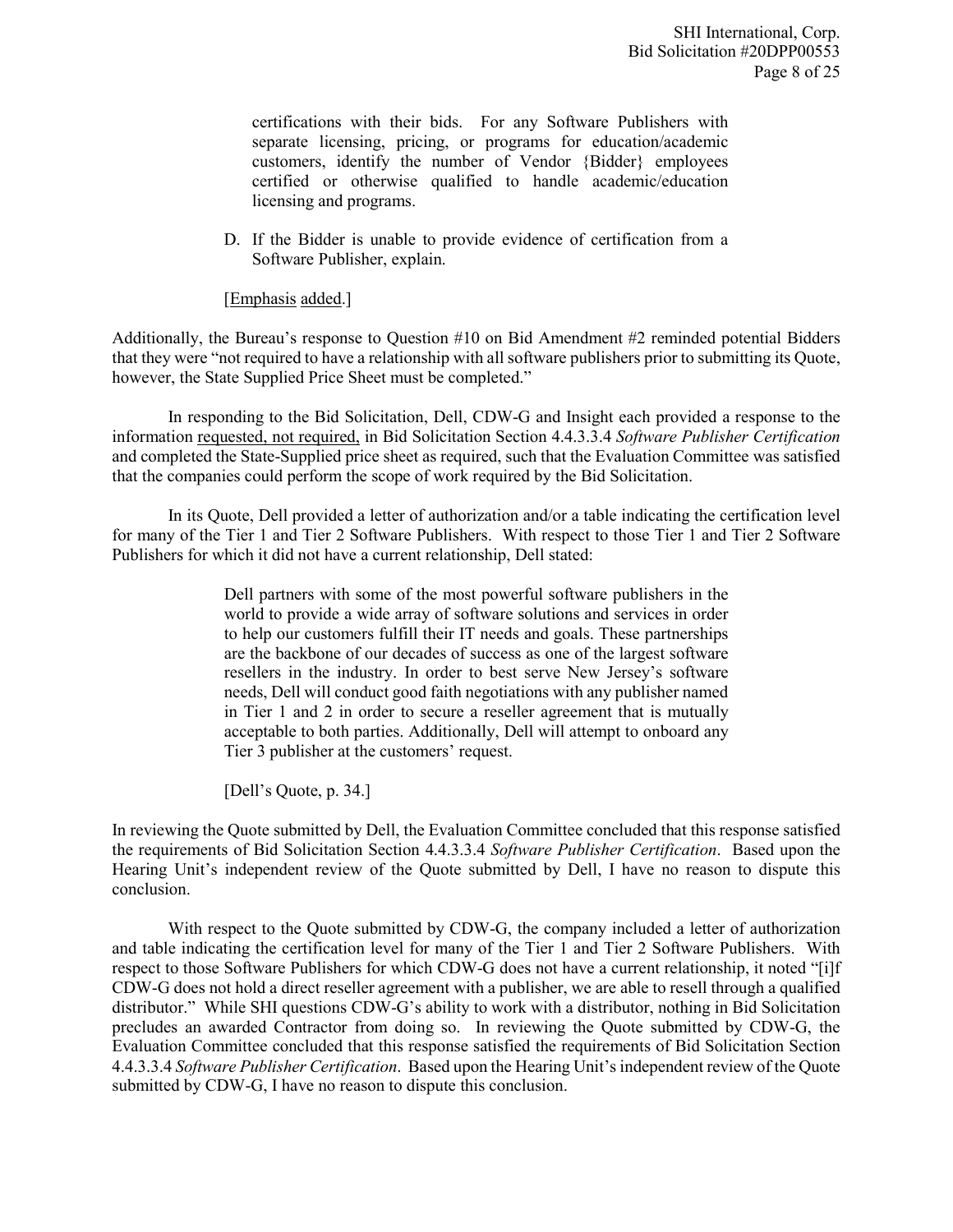Turning now to the Quote submitted by Insight, the company submitted a letter of authorization for many of the Tier 1 and Tier 2 Software Publishers. With respect to those Software Publishers for which Insight does not have a current relationship, it noted "[f]or the remaining Tier 1 and Tier 2 publishers, Insight does not have a direct relationship with the publisher; however, in most cases we are able to procure the publisher's software solutions through one of our many distribution partners." Again, nothing in Bid Solicitation precludes an awarded Contractor from working with a distribution partner to perform the work required. Here, in reviewing the Quote submitted by Insight, the Evaluation Committee concluded that this response satisfied the requirements of Bid Solicitation Section 4.4.3.3.4 *Software Publisher Certification*. Based upon the Hearing Unit's independent review of the Quote submitted by Insight, I have no reason to dispute this conclusion.

I concur with the Evaluation Committee's determination that the Quotes submitted by Dell, CDW-G and Insight did not contain a material deviation from terms and conditions of the Bid Solicitation.[7](#page-9-0) Contrary to SHI's assertion and belief, the Bid Solicitation did not require that Bidders/Contractors have a relationship with all Tier 1 and Tier 2 Software Publishers and did not require that the Bidders submit a reseller authorization letter for all of the listed Tier 1 and Tier 2 Software Publishers. The Bid Solicitation only requested that Bidders provide information regarding those Software Publishers with whom they already have a business relationship and encouraged Contractors, after award, to seek relationships with other Software Publishers.

# **2. State-Supplied Price Sheet**

 $\overline{a}$ 

Turning now to the State-Supplied price sheets submitted by Dell, CDW-G and Insight, I agree with the Evaluation Committee's determination that the submitted State-Supplied price sheets complied with requirements of the Bid Solicitation.

In the protest, SHI alleges that in evaluating the Quotes, the Evaluation Committee treated similarly situated Bidders differently which lead to inconsistent results. SHI mistakenly believes that if the Bureau accepted the Quotes of Dell, CDW-G and Insight as responsive, despite the fact that the companies did not submit letters of authorization for all Tier 1 and Tier 2 Software Publishers; and therefore, it should have also accepted the Quotes submitted by those Arrosoft, Compulink, Continental, Gold Type, Red River, World Wide, and Zones who indicated "No Bid" on the State-Supplied price sheet for the Tier 1 and Tier 2 Software Publishers. SHI's interpretation of the terms and conditions of the Bid Solicitation is in erroneous.

As discussed in point B(1) above, Bidders were not required to submit a reseller authorization letter for all Tier 1 and Tier 2 Software Publishers. Bid Solicitation Section 4.4.3.3.4 *Software Publisher Certification*. However, Bidders were required to submit a cost-plus (markup) or cost-minus (discount) percentage on the State-Supplied price sheet for each Tier 1 Software Publisher and Tier 2 Software Publisher. Bid Solicitation Section 4.4.5.2 *State-Supplied Price Sheet Instructions* states in pertinent part:

> Vendor {Bidder} shall submit a completed State-Supplied Price Sheet with its Quote. Vendor {Bidder} shall submit a fixed cost-plus (markup) or cost-minus (discount) percentage on each Tier 1 Software Publisher and Tier 2 Software Publisher. Vendor {Bidder} shall also submit a fixed costplus (markup) or cost-minus (discount) percentage to be applied to all

<span id="page-9-0"></span> $<sup>7</sup>$  Had the Quotes submitted by Dell, CDW-G and Insight been deemed non-responsive for failing to provide</sup> a letter of authorization for all Tier 1 and Tier 2 Software Publishers as suggested by SHI, SHI's Quote would have similarly been non-responsive, as SHI also only submitted letters of authorization for some, but not all, of the Tier 1 and Tier 2 Software Publishers.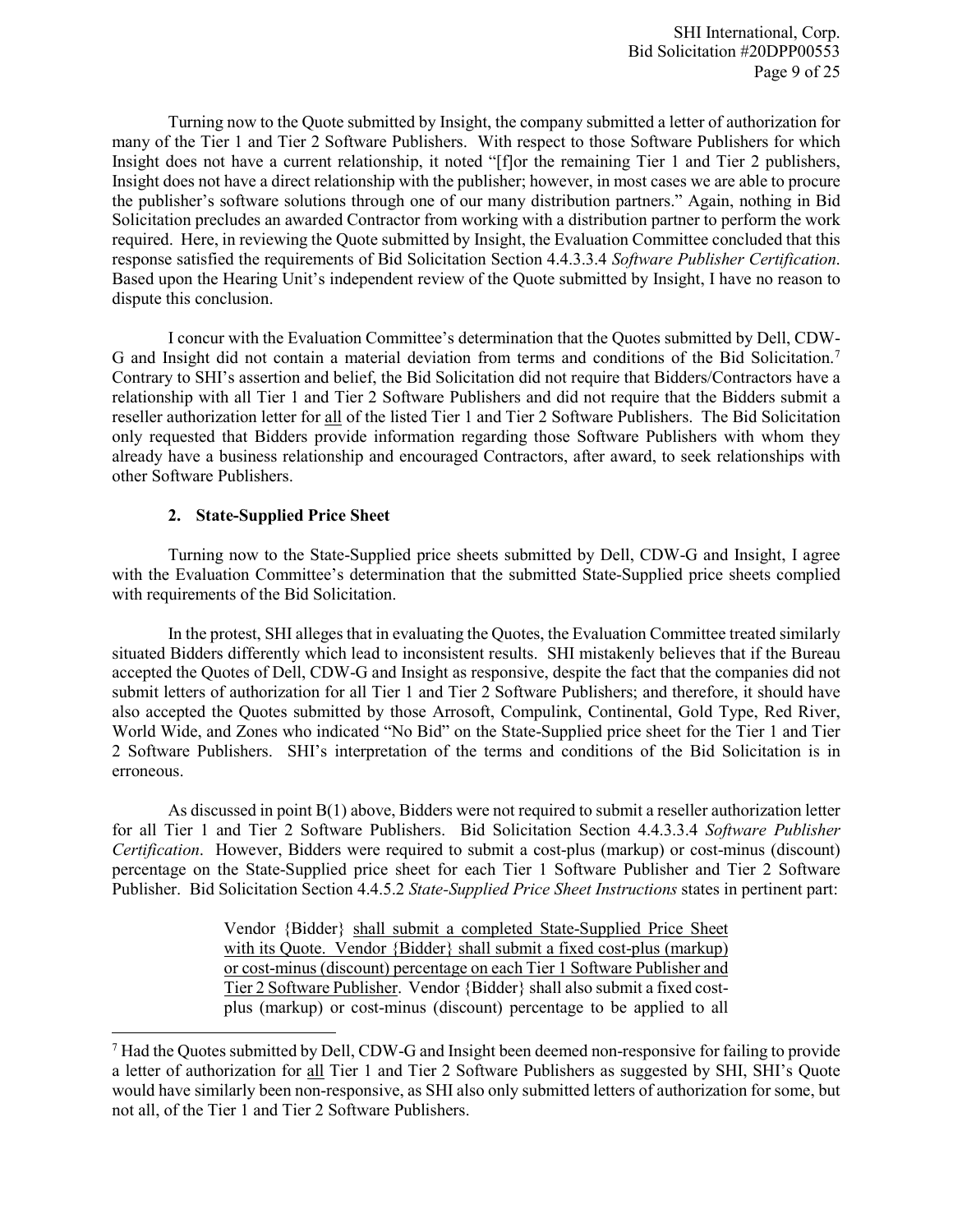other Tier 3 Software Publishers. Vendors {Bidders} may Quote no markup or discount (i.e. Reseller Cost pass through) by inserting "0.00%".

…

l

Cost-plus percentages are "not to exceed" percentages, and cost-minus percentages may be increased. That is, more favorable pricing may be offered during the life of the [Contract].

## [Emphasis added.]

In preparing their respective Quote pricing, Arrosoft, Compulink, Continental, Gold Type, Red River, World Wide, and Zones did not submit a cost-plus (markup) or cost-minus (discount) percentage for each Tier 1 Software Publisher and Tier 2 Software Publisher. Rather, each of them submitted a "no bid" to at least one, and in some circumstances many, of the Tier 1 and Tier 2 Software Publishers. Because these Bidders did not complete the State-Supplied price sheet as required, the Bureau deemed the submitted Quotes non-responsive to the mandatory requirements of the Bid Solicitation.<sup>[8](#page-10-0)</sup> Dell, CDW-G and Insight on the other hand fully completed the State-Supplied price sheet, listing a cost-plus (markup) or cost-minus (discount) percentage for each Tier 1 Software Publisher and Tier 2 Software Publisher as required by Bid Solicitation § 4.4.5.2 *State-Supplied Price Sheet Instructions*.

Accordingly, the Bureau's review of the Quotes with respect to Bid Solicitation Section 4.4.5.2 *State-Supplied Price Sheet Instructions* as not inconsistent with its review of the Quote with respect to Bid Solicitation Section 4.4.3.3.4 *Software Publisher Certification* as each required the submission of different information, requiring a different analysis. As noted above, I concur with the Evaluation Committee's determination that the Quotes submitted by Dell, CDW-G and Insight did not contain a material deviation from terms and conditions of the Bid Solicitation. Further, the Hearing Unit's review for the Quotes submitted by all Bidder's confirms that there was no disparate treatment among similarly situated Bidders. All Quotes submitted were reviewed equally against the requirements of the Bid Solicitation.

# **C. The Quote submitted by CDW-G Was Responsive to the Bid Solicitation**

SHI alleges that the Quote submitted by CDW-G was non-responsive to the requirements of the Bid Solicitation. SHI claims that (1) CDW-G submitted a defective *Ownership Disclosure Form*; and, (2) CDW-G's Quote included a material exception to the pricing terms. The Hearing Unit's review of the CDW-G's Quote confirms the Bureau's determination that CDW-G's Quote conformed to the requirements of the Bid Solicitation.

# **1. CDW-G's Ownership Disclosure conformed to the requirements of the statute**

With respect to ownership, the New Jersey Legislature, in implementing N.J.S.A. 52:25-24.2, mandated that a Bidder must supply its ownership information, prior to or with its Quote, to be eligible to enter into a Contract with the State. N.J.SA. 52:25-24.2 states, in pertinent part:

> No corporations, partnership, or limited liability company shall be awarded any [Blanket P.O] nor shall any agreement be entered into for the performance of any work or the furnishing of any materials or supplies, the cost of which is to be paid with or out of any public funds, by the State,

<span id="page-10-0"></span><sup>8</sup> Neither Arrosoft, Compulink, Continental, Gold Type, Red River, World Wide, nor Zones has disputed the Bureau's determination that their submitted Quotes were non-responsive.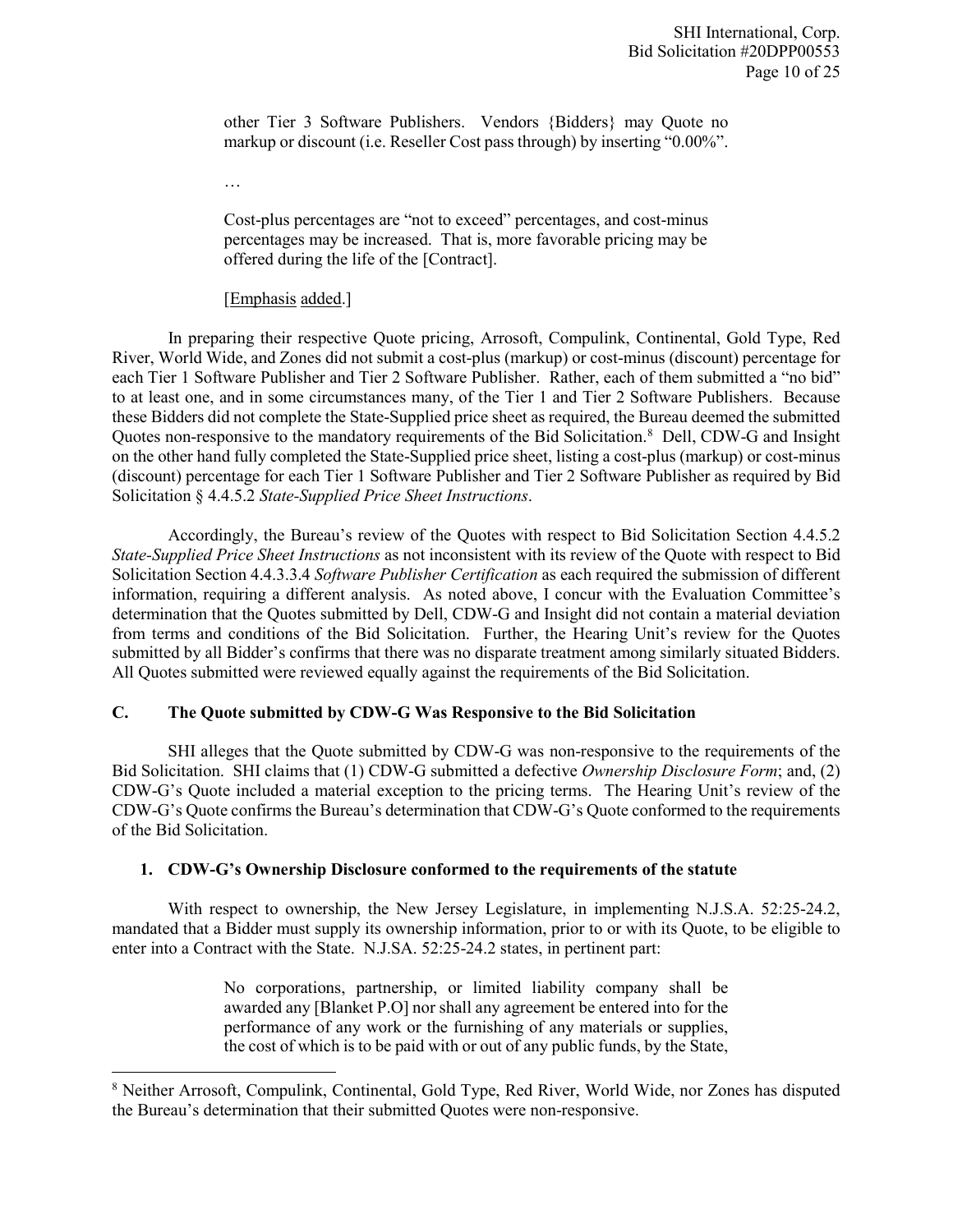or any county, municipality or school district, or any subsidiary agency of the State, or of any county, municipality or school district, or by any authority, board, or commission which exercises governmental functions, unless prior to the receipt of the bid or accompanying the bid, of said corporation, said partnership, or said limited liability company there is submitted a statement setting for the names and addresses of all stockholders in the corporation who own 10 percent or more of its stock, of any class, or of all individual partners in the partnership who own a 10 percent or greater interest therein, or of all members in the limited liability company who own a 10 percent or greater interest therein as the case may be, shall also be listed. The disclosure shall be continued until names and addresses of every noncorporate stockholder, and individual partner, and member exceeding the 10 percent ownership criteria established in this act, has been listed.

To comply with this section, a bidder with any direct or indirect parent entity which is publicly traded may submit the name and address of each publicly traded entity and the name and address of each person that holds a 10 percent or greater beneficial interest in the publicly traded entity as of the last annual filing with the federal Securities and Exchange Commission or the foreign equivalent, and, if there is any person that holds a 10 percent or greater beneficial interest, also shall submit links to the websites containing the last annual filings with the federal Securities and Exchange Commission or the foreign equivalent and the relevant page numbers of the filings that contain the information on each person that holds a 10 percent or greater beneficial interest.

#### [Emphasis added.]

In order to make this process of certifying easier, the Division provides to the bidding community the *Ownership Disclosure Form* to be completed in order for Bidder to comply with the statutory requirement. Bid Solicitation Section § 4.4.1.6 *Ownership Disclosure Form*. The subject Bid Solicitation required that Bidders submit a completed *Ownership Disclosure Form* with the Quote. Specifically, Bid Solicitation Section § 4.4.1.6 *Ownership Disclosure Form* stated in pertinent part "[p]ursuant to N.J.S.A. 52:25-24.2, in the event the Vendor {Bidder} is a corporation, partnership or limited liability company, the Vendor {Bidder} must complete an Ownership Disclosure Form."

As noted by SHI in the protest, and as shown in the screen shot below, with the Quote CDW-G included an *Ownership Disclosure Form* that indicated that there were no 10% or greater owners of the bidding entity.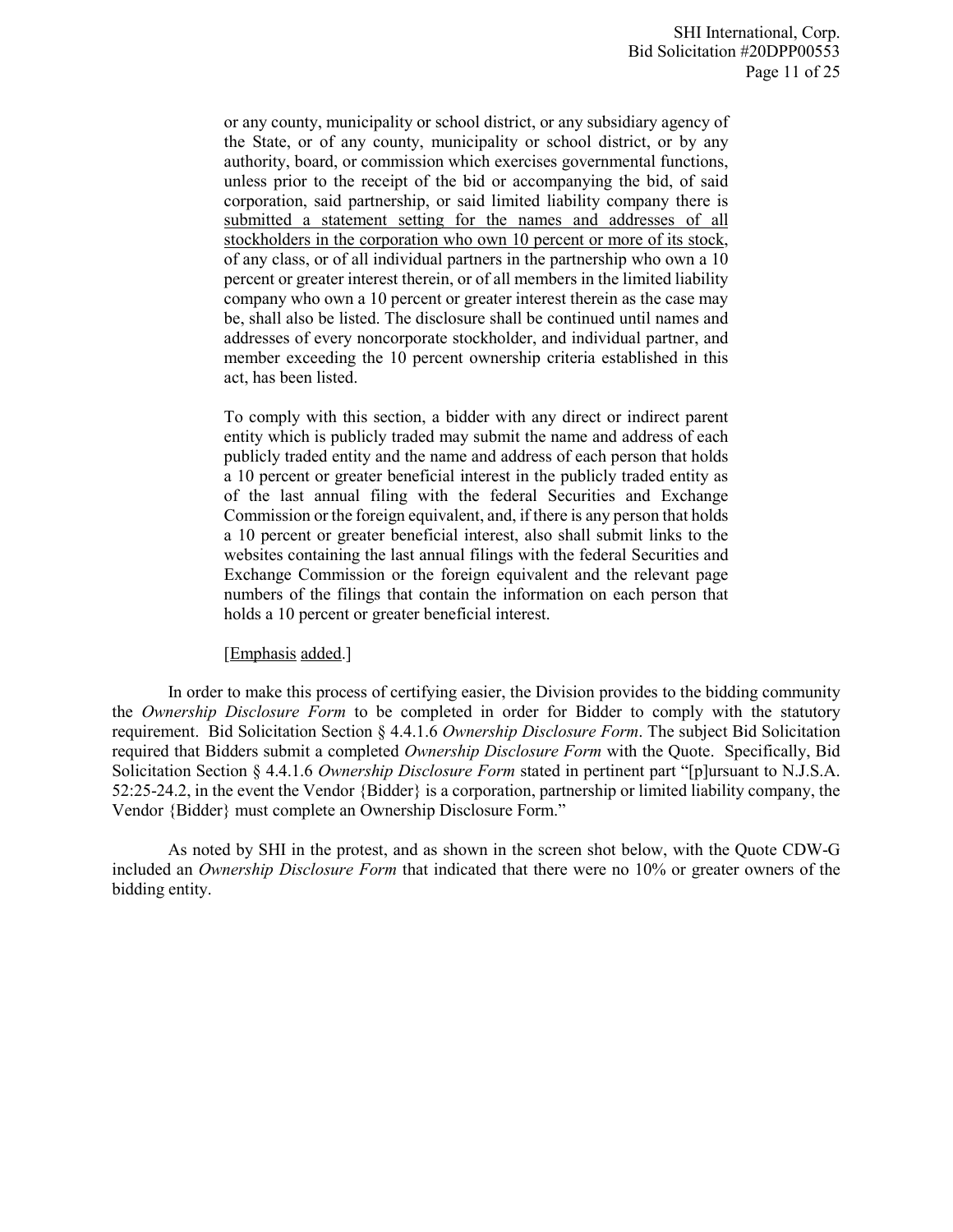| <b>STATE OF NEW JERSEY</b><br><b>DEPARTMENT OF THE TREASURY</b><br>DIVISION OF PURCHASE AND PROPERTY<br>33 WEST STATE STREET, P.O. BOX 230<br>TRENTON, NEW JERSEY 08625-0230<br><b>OWNERSHIP DISCLOSURE FORM</b>                                         |                                                   |  |  |  |  |  |  |
|----------------------------------------------------------------------------------------------------------------------------------------------------------------------------------------------------------------------------------------------------------|---------------------------------------------------|--|--|--|--|--|--|
| <b>BID SOLICITATION #:</b>                                                                                                                                                                                                                               | VENDOR {BIDDER}: CDW Government LLC<br>20DPP00553 |  |  |  |  |  |  |
| ALL PARTIES ENTERING INTO A CONTRACT WITH THE STATE ARE REQUIRED TO PROVIDE THE<br><b>INFORMATION REQUESTED PURSUANT TO N.J.S.A. 52:25-24.2.</b><br>PLEASE NOTE THAT IF THE VENDOR/BIDDER IS A NON-PROFIT ENTITY, THIS FORM IS NOT REQUIRED.             |                                                   |  |  |  |  |  |  |
| <b>PART 1</b><br><b>YES</b><br>NΟ<br>Are there any individuals, partners, members, stockholders, corporations, partnerships, or limited<br>$\overline{\mathcal{L}}$<br>п<br>liability companies owning a 10% or greater interest in the Vendor {Bidder}? |                                                   |  |  |  |  |  |  |

However, as shown in the screen shot below, within the body of the Quote, CDW-G stated that the bidding entity was a wholly owned subsidiary of CDW LLC.



[CDW-G Quote p. 87.]

Noting this discrepancy between two parts of CDW-G's submitted Quote, on February 1, 2021, the Bureau wrote to CDW-G asking it to clarify the discrepancy between the *Ownership Disclosure Form* and the statement within the body of its Quote. Specifically, the Bureau's letter inquired:

> The Ownership Disclosure Form submitted with your Quote indicated that CDW Government LLC does not have any individuals, partners, members, stockholders, corporations, partnerships, or limited liability companies owning a 10% or greater interest in the Vendor {Bidder}. However, on pages 37 and 38 of your Quote, you indicated that CDW Government LLC is the wholly-owned subsidiary of CDW LLC. Please clarify whether the Ownership Disclosure Form is correct or your Quote is correct, and if the Quote is correct, please submit the name and address of each person or entity that holds a 10 percent or greater beneficial interest in CDW LLC.

On February 4, 2021, CDW-G responded indicating that it was the statement within the body of its Quote that contained the correct information. With the response, as shown on the screen shot below, CDW-G submitted an *Ownership Disclosure Form* that set forth and confirmed the ownership information that was contained within the body of its Quote.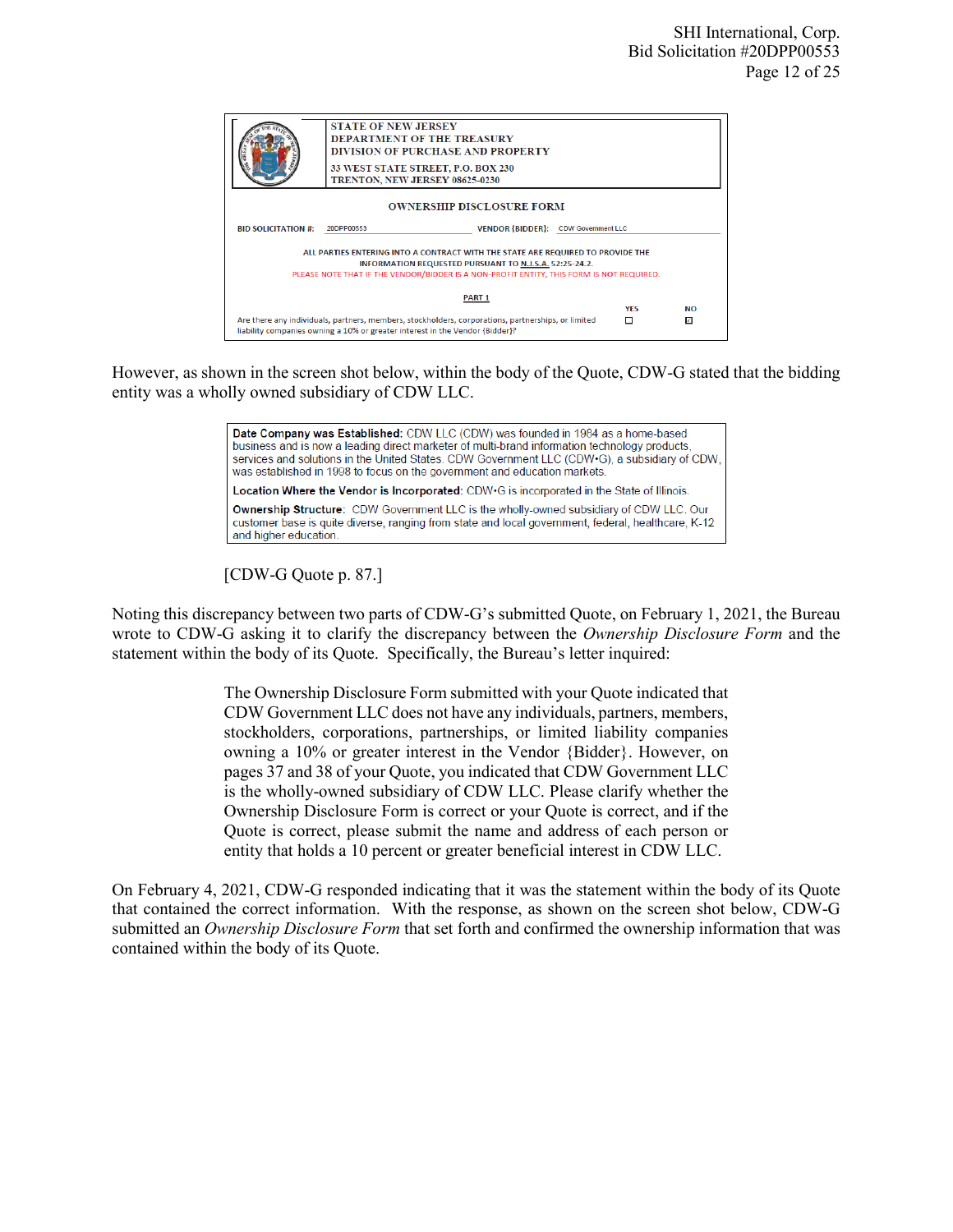|                                  | <b>STATE OF NEW JERSEY</b><br><b>DEPARTMENT OF THE TREASURY</b><br><b>DIVISION OF PURCHASE AND PROPERTY</b><br>33 WEST STATE STREET, P.O. BOX 230<br>TRENTON, NEW JERSEY 08625-0230                                                                                                                                                                                                                    |                                                                                          |  |               |              |  |
|----------------------------------|--------------------------------------------------------------------------------------------------------------------------------------------------------------------------------------------------------------------------------------------------------------------------------------------------------------------------------------------------------------------------------------------------------|------------------------------------------------------------------------------------------|--|---------------|--------------|--|
| <b>OWNERSHIP DISCLOSURE FORM</b> |                                                                                                                                                                                                                                                                                                                                                                                                        |                                                                                          |  |               |              |  |
| <b>BID SOLICITATION #:</b>       | 20DPP00553                                                                                                                                                                                                                                                                                                                                                                                             | VENDOR {BIDDER}: CDW Government LLC                                                      |  |               |              |  |
|                                  |                                                                                                                                                                                                                                                                                                                                                                                                        | PLEASE NOTE THAT IF THE VENDOR/BIDDER IS A NON-PROFIT ENTITY. THIS FORM IS NOT REQUIRED. |  |               |              |  |
|                                  |                                                                                                                                                                                                                                                                                                                                                                                                        | <b>PART 1</b>                                                                            |  |               |              |  |
|                                  |                                                                                                                                                                                                                                                                                                                                                                                                        |                                                                                          |  | <b>YFS</b>    | <b>NO</b>    |  |
|                                  | Are there any individuals, partners, members, stockholders, corporations, partnerships, or limited<br>liability companies owning a 10% or greater interest in the Vendor {Bidder}?                                                                                                                                                                                                                     |                                                                                          |  | $\mathcal{L}$ | $\mathbf{r}$ |  |
|                                  | If you answered, "YES" above, you must disclose the following: (a) the names and addresses of all stockholders in the corporation<br>who own 10 percent or more of its stock, of any class; (b) all individual partners in the partnership who own a 10 percent or<br>greater interest therein; or, (c) all members in the limited liability company who own a 10 percent or greater interest therein. |                                                                                          |  |               |              |  |
| <b>NAME</b>                      | CDW LLC                                                                                                                                                                                                                                                                                                                                                                                                |                                                                                          |  |               |              |  |
| <b>ADDRESS 1</b>                 | 230 N. Milwaukee Ave                                                                                                                                                                                                                                                                                                                                                                                   |                                                                                          |  |               |              |  |
| <b>ADDRESS 2</b>                 |                                                                                                                                                                                                                                                                                                                                                                                                        |                                                                                          |  |               |              |  |

The Bureau's clarification request and the response provided by CDW-G is consistent with the Appellate Division's holding in *In re Protest of Award of On-Line Games Prod. & Operation Servs. Contract*, Bid No. 95-X-20175, 279 N.J. Super. 566 (App. Div. 1995). There, the Appellate Division held that "in clarifying or elaborating on a proposal, a bidder explains or amplifies what is already there. In supplementing, changing or correcting a proposal, the bidder alters what is there. It is the alteration of the original proposal which was interdicted by the RFP." *Id. at* 597. In responding to the Bureau's clarification request, CDW-G did not provide any new or different information that already included within four corners of its submitted Quote; rather, it clarified which statement was correct.

The disclosure response made by CDW-G here is different to that made by HFL Sport Science (HFL) in *In the Matter of Protest of Scheduled Award of Term Contract T2813 RFP 12-X-22361 Laboratory Testing Service, Equine Drug Testing*, Lexis 1698, at \*25 (App. Div. July 10, 2013). In *Equine*, HFL submitted an *Ownership Disclosure Form* with its Quote that indicated that there were no individuals, corporations or partnerships having a 10% or greater interest in the company. Id. at \*2. However, its narrative Quote included a more involved ownership structure than set forth on the *Ownership Disclosure Form*. Because of the ambiguity between the submitted *Ownership Disclosure Form* and the narrative Quote, the Division sought clarification from HFL. However, HFL's response to the clarification revealed a more detailed ownership structure than previously set forth. The response supplemented the original information contained within the narrative Quote, which is not permissible. Therefore, the Division found, and the Appellate Division affirmed, that the initial ownership statement provided by HFL did not conform to the requirements of the law and the additional information provided by HFL was an impermissible supplementation. *Id.* at 6, 18-19.

The New Jersey Courts have consistently held that strict compliance with the ownership disclosure requirements of N.J.S.A. 52:25-24.2 is necessary. As such, a Quote is properly rejected where it contains inaccurate ownership information. See, *Impac, Inc. v. City of Paterson*, 178 N.J. Super. 195, 200-01 (App. Div. 1981); *Muirfield Const. Co., Inc. v. Essex County Imp. Authority*, 336 N.J. Super. 126 (App. Div. 2000). Here, there was no new or different information included in CDW-G's response. CDW-G explained that it was the ownership statement made within the body of the Quote that was correct. The fact that CDW-G responded to the clarification by submitting an updated *Ownership Disclosure Form* does not change the fact that it clarified an ambiguity contained within its submitted Quote. Had CDW-G provided additional or different information than what was included in its Quote, then such a response would have been contrary to the Appellate Division's holding in *On-Line Games* and *Equine* as would have been an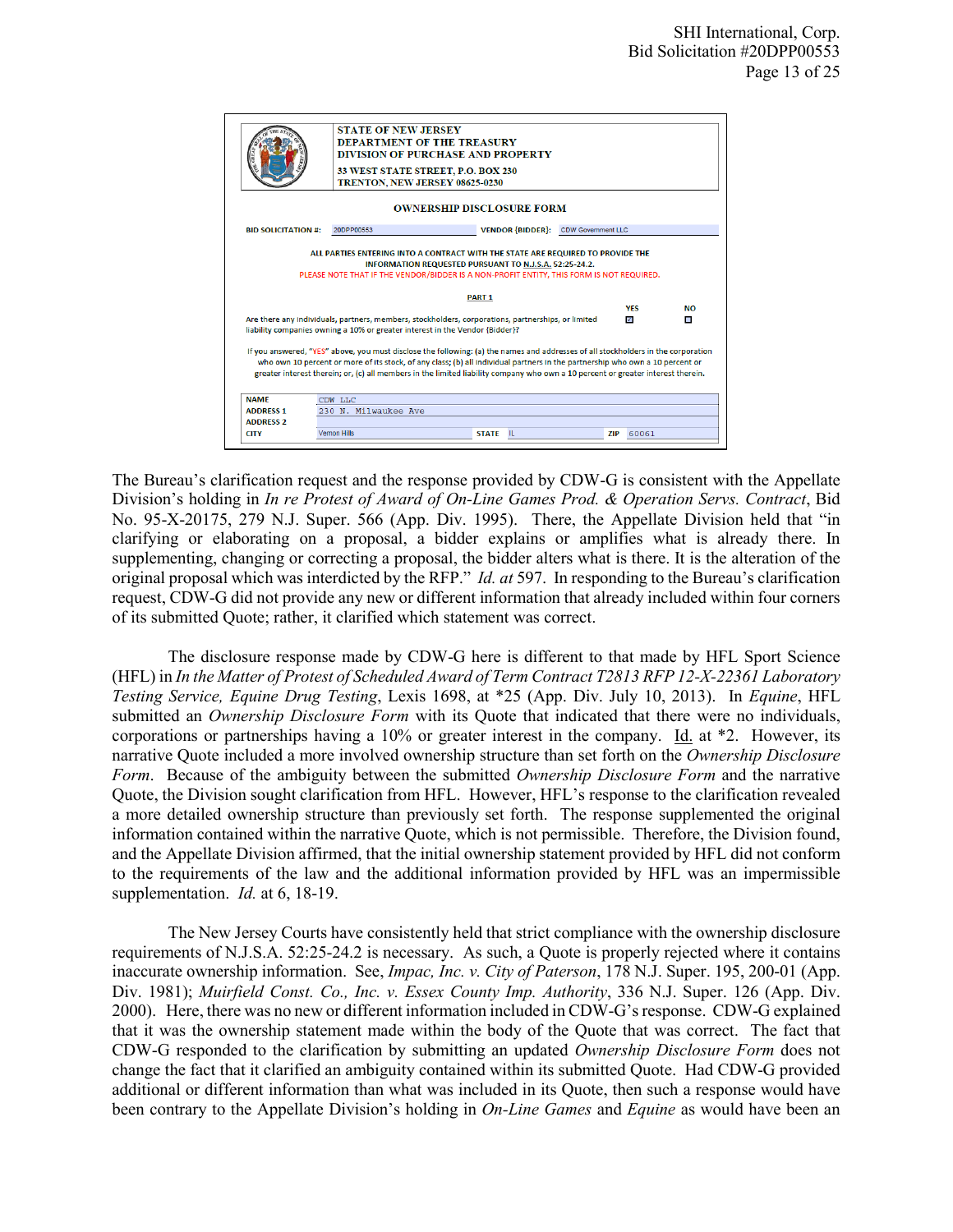impermissible supplementation, change or correction. Based upon the CDW's response to the clarification letter, it was clear that CDW-G had submitted a complete statement of its ownership as required by N.J.S.A. 52:25-24.2.

Based upon the relevant case law, with respect to the factors set forth by the court in *Twp. of River Vale v. Longo Constr. Co.,* discussed infra., for determining materiality, I find that CDW-G's Quote does not contain a material deviation. 127 N.J. Super. 207, 216 (Law Div. 1974). First, the State is assured "that the contract will be entered in to performed and guaranteed according to its specified requirements" because CDW-G fully disclosed all 10% or greater owners, such that the State is aware of the real parties in interest, can identify conflicts of interest, and has the information necessary to assess the capability, financial stability and moral integrity of the company. *C&H Industrial Services, Inc. v. City of Vineland*, 2014 N.J. Super Unpub. Lexis 1187, at \*14-15 (App. Div. May 23, 2014); citing, *George Harms Constr. Co. v. Lincoln Park*, 161 N.J. Super. 367, 372 (Law Div. 1978). Second, because CDW-G provided the full disclosure in its narrative Quote, it has not been placed in a "position of advantage over other bidders who might have bid on the project had they known they could avoid timely filing of the disclosure statement or that it would be waived." *C&H*, supra, Lexis 1187 at \*16; citing, *Muirfield Const. Co., Inc. v. Essex County Imp. Authority*, 336 N.J. Super. 126, 136-37 (App. Div. 2000).

Accordingly, I find that Bureau correctly determined that CDW-G's ownership statement complied with the requirements of the statute; and therefore, there was no material deviation.

# **2. CDW-G's Quote Did Not Contain A Material Exception To The Pricing Terms**

SHI alleges that CDW-G's Quote contained an exception to the pricing terms required in the Bid Solicitation. SHI argues that CDW-G took an exception to the provisions of Reseller Cost as defined by the Bid Solicitation and that CDW-G did not agree to maintain a firm fixed price for the duration of the Contract SHI argues that this material deviation deprives the State of any assurance that the Contract will be performed as required and therefore, CDW-G's Quote should have been deemed non-responsive.

As noted above, Bid Solicitation Section 4.4.5.2 *State Supplied –Price Sheet Instructions* stated:

Vendor {Bidder} shall submit a completed State-Supplied Price Sheet with its Quote. Vendor {Bidder} shall submit a fixed cost-plus (markup) or cost-minus (discount) percentage on each Tier 1 Software Publisher and Tier 2 Software Publisher. Vendor {Bidder} shall also submit a fixed costplus (markup) or cost-minus (discount) percentage to be applied to all other Tier 3 Software Publishers. Vendors {Bidders} may Quote no markup or discount (i.e. Reseller Cost pass through) by inserting "0.00%". Vendor {Bidder} shall provide a rate percentage in two columns – one column with the proposed rate for COTS, SaaS, maintenance and support, and Appliances and a second column for Software-Related Services. The rates inserted in either column may be any combination of a markup rate, discount rate, or pass through.

The cost-plus or minus percentage shall be applied to what the Vendor {Bidder} pays to the Software Publisher at the time of purchase, that is, the Reseller Cost. For example, the Vendor {Bidder} is invoiced \$1000, which is the Reseller Cost. Vendor {Bidder} Quoted a 2% markup on this Software Publisher so the cost to the Using Agency would be 102% of \$1000, or \$1020. The cost-plus percentages bid shall NOT increase over the life of the [Contract].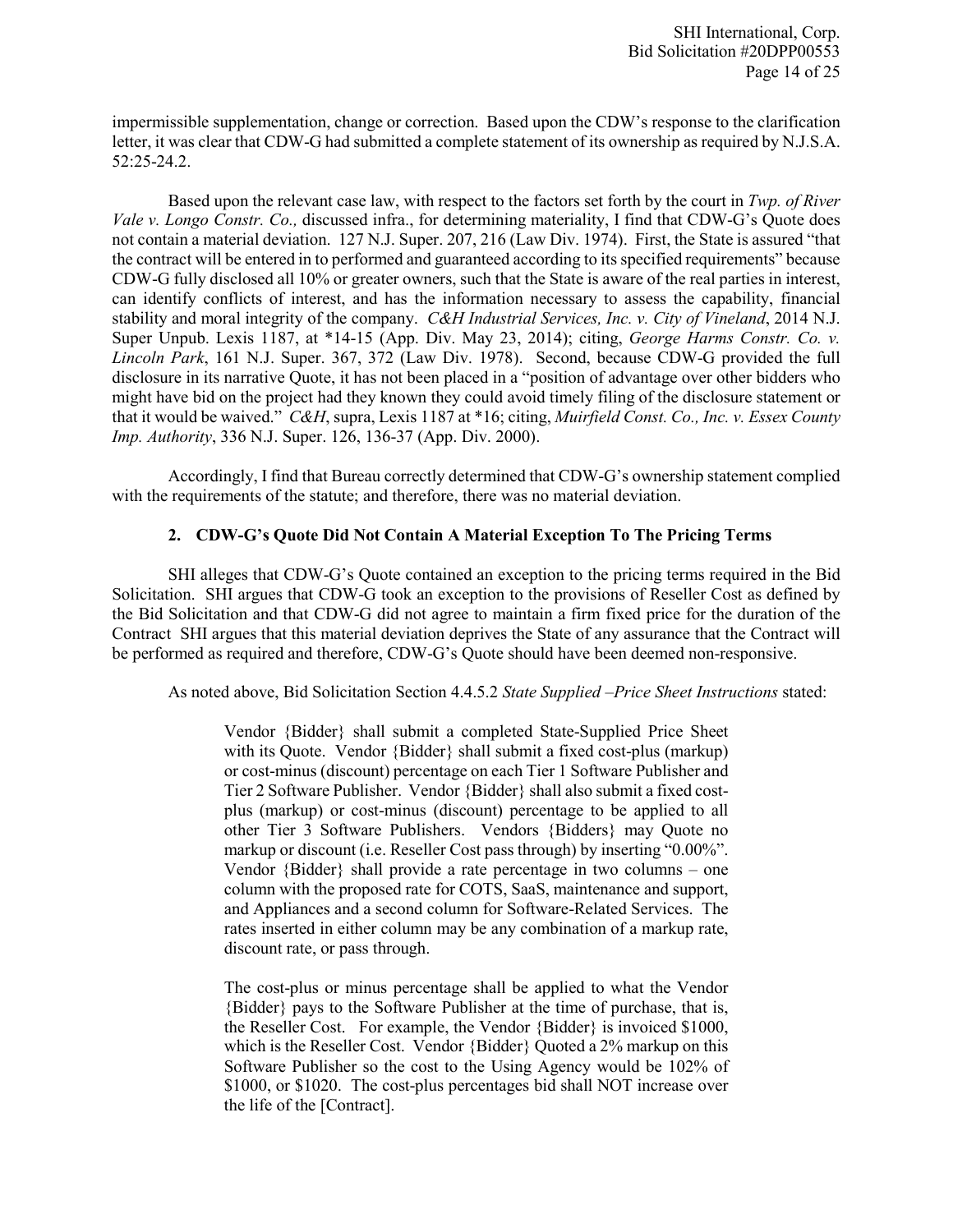Using the above example, a markdown of 2% would result in a cost to the Using Agency of 98% of \$1000, or \$980. The cost-minus percentages bid shall NOT decrease over the life of the Contract.

Cost-plus percentages are "not to exceed" percentages, and cost-minus percentages may be increased. That is, more favorable pricing may be offered during the life of the [Contract].

The markup or markdown bid per Software Publisher will also apply to appliances, maintenance, subscriptions, SaaS agreements, and softwarerelated Services provided under the [Contract].

Additionally, Bid Solicitation Section 2.3 *Blanket P.O. Specific Definitions/Acronyms* defined Reseller Cost as "the price that the Vendor {Contractor} pays the Software Publisher to purchase software and/or services on behalf of the Using Agency. Reseller Cost does not include any administrative or other markup costs."

With its State-Supplied Price Sheet, in response to Bid Solicitation Section 4.4.5.2, CDW-G stated:

Due to the dynamic and evolving landscape of software products, CDW-G is pleased to offer a not to exceed cost plus structure where the markup % will remain fixed for the duration of the contract when cost is available for the product.

Cost is defined as the standard acquisition cost associated with the inventory of product, but also including the management costs with procuring and distributing the inventory.

[CDW-G Quote, p. 60.]

In response to the protest, the Bureau advises that in reviewing and evaluating CDW-G's Quote it determined that CDW-G's Quote pricing conformed to the requirements of the Bid Solicitation and that there is no conflict between CDW-G's use of the terms "Reseller Cost" and "cost" in its Quote. In fact, the Bureau advises that CDW-G's definition of cost conforms with the Bid Solicitation. As noted above, "Reseller Cost" is the amount that the Software Publisher charges the Contractor/Reseller for a piece of Software. The markup or discount is the Contractor's/Reseller's overhead or administrative fee. Cost, as used by CDW-G, is the total cost to the State to purchase the Software from the Reseller. Broken down for clarity:

| State's formula<br>of cost | Total cost to the<br>State |                  | Reseller Cost                                                                |          | Markup or Discount                                                                       |
|----------------------------|----------------------------|------------------|------------------------------------------------------------------------------|----------|------------------------------------------------------------------------------------------|
| State's<br>definitions     |                            |                  | The price that the Reseller<br>pays to the Software Publisher                |          | Reseller Administrative<br>Costs                                                         |
| $CDW-G's$<br>Definition    | Cost                       | is defined<br>as | The standard acquisition cost<br>associated with the inventory<br>of product | but also | Including the<br>management costs with<br>procuring and<br>distributing the<br>inventory |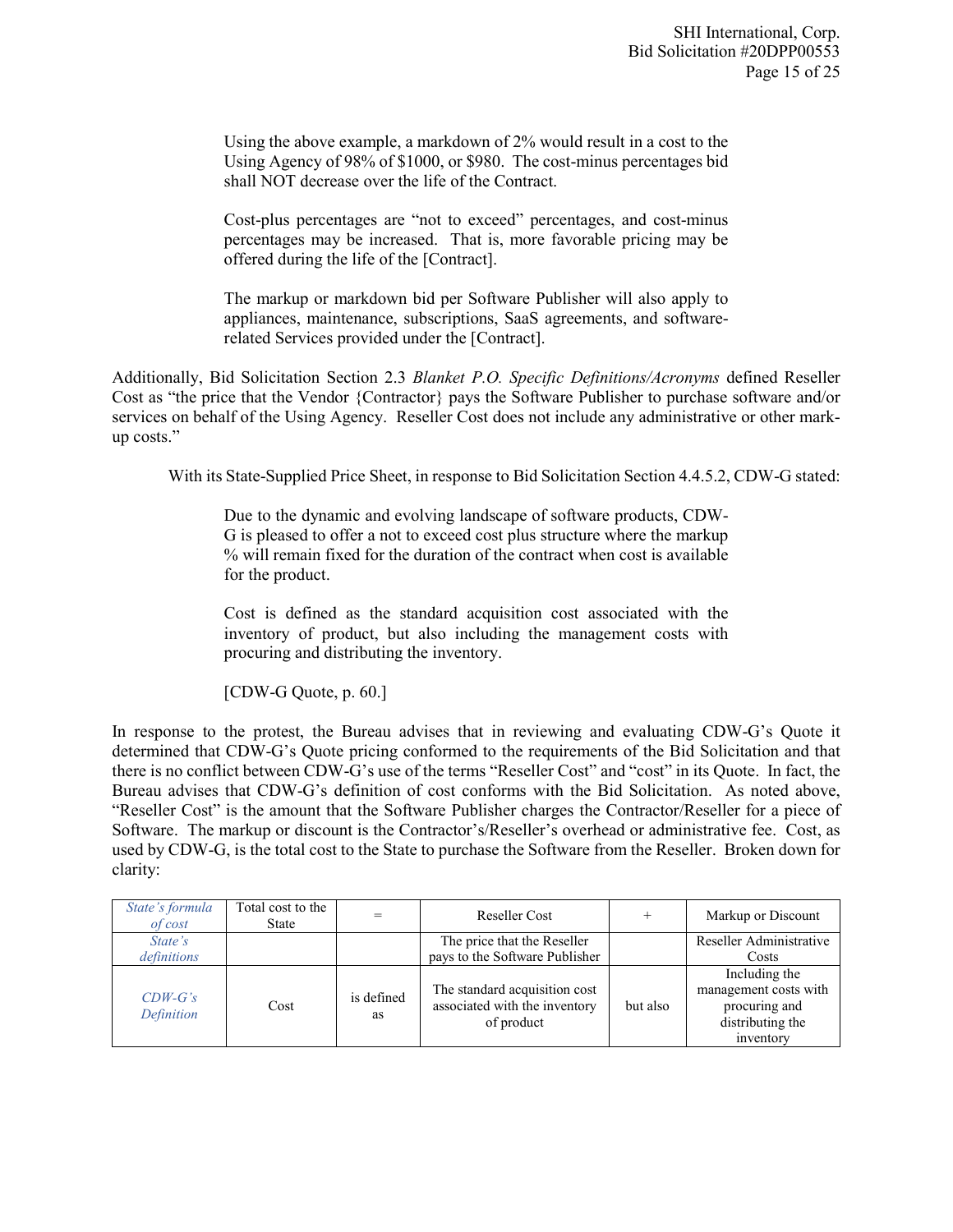Further, CDW-G's statement that it "is pleased to offer a not to exceed cost plus structure" complied with the requirements of the Bid Solicitation. As accounted for in the Bid Solicitation, the Reseller Cost, the price the Reseller pays to the Software Publisher, will fluctuate over time. Additionally, a Reseller's administrative costs for procuring and distributing Software may fluctuate over time. The Bid Solicitation required, and CDW-G submitted, a markup for all Tier 1, 2 and 3 Software Publishers. The markup submitted on the State-Supplied price sheet is a not to exceed markup; the Contractor, during a mini-bid, may always offer better pricing to the State. Bid Solicitation Section 3.4 *Reseller Quoting* and Bid Solicitation Section 4.4.5.2 *State Supplied Price Sheet Instructions*. Nothing in CDW-G's submitted Quote or the pricing contradicts this process.

Reviewing CDW-G's Quote with the requirements of the Bid Solicitation as it relates to pricing, I agree with the Bureau's analysis and determination; CDW-G did not take an exception to the terms and conditions of the Bid Solicitation and there is no deviation.

## **D. Quote Submitted By YorkTel is responsive to the requirements of the Bid Solicitation**

SHI alleges that the Quote submitted by YorkTel contains material deviation from the requirements of the Bid Solicitation. Specifically, SHI alleges that YorkTel's Quote demonstrates that it cannot comply with the reporting requirements of the Bid Solicitation that are imposed on a Contractor.

Bid Solicitation Section 3.2.3.2 *Online Reports* requires that a Contractor awarded a Contract "shall be able to provide online, real time, reporting capabilities using a website established for the State. These reports may include Back Order or Current Order Status reports. In addition, the system shall enable the Using Agency to create custom reports on contract utilization and spend." Importantly, there was no timeframe identified in the Bid Solicitation within which a Contractor awarded a Contract must be able to provide the online reporting capability.

In creating and submitting a Quote, Bid Solicitation Section 4.4.3 *Technical Quote,* required the following:

> the Vendor {Bidder} shall describe its approach and plans for accomplishing the work outlined in the Scope of Work section, i.e., Section 3.0. The Vendor {Bidder} must set forth its understanding of the requirements of this Bid Solicitation and its approach to successfully complete the [Contract] The Vendor {Bidder} should include the level of detail it determines necessary to assist the evaluation committee in its review of the Vendor's {Bidder's} Quote.

[Emphasis added.]

Accordingly, YorkTel, in describing its approach and plans for accomplishing the work outlined in the Section 3.2.3.2 *Online Reports* stated:

> While we may be able to provide a near real time reporting, real-time online reporting capabilities is not something we are able provide, at least not immediately. YorkTel has the ERP systems and in-house development expertise to develop online reporting tools of the type envisaged. While not opposed to developing the capability – the requirement and value are understood- at time of submission the effort, cost and timeframe in which the envisaged real time capability can be delivered is unknown.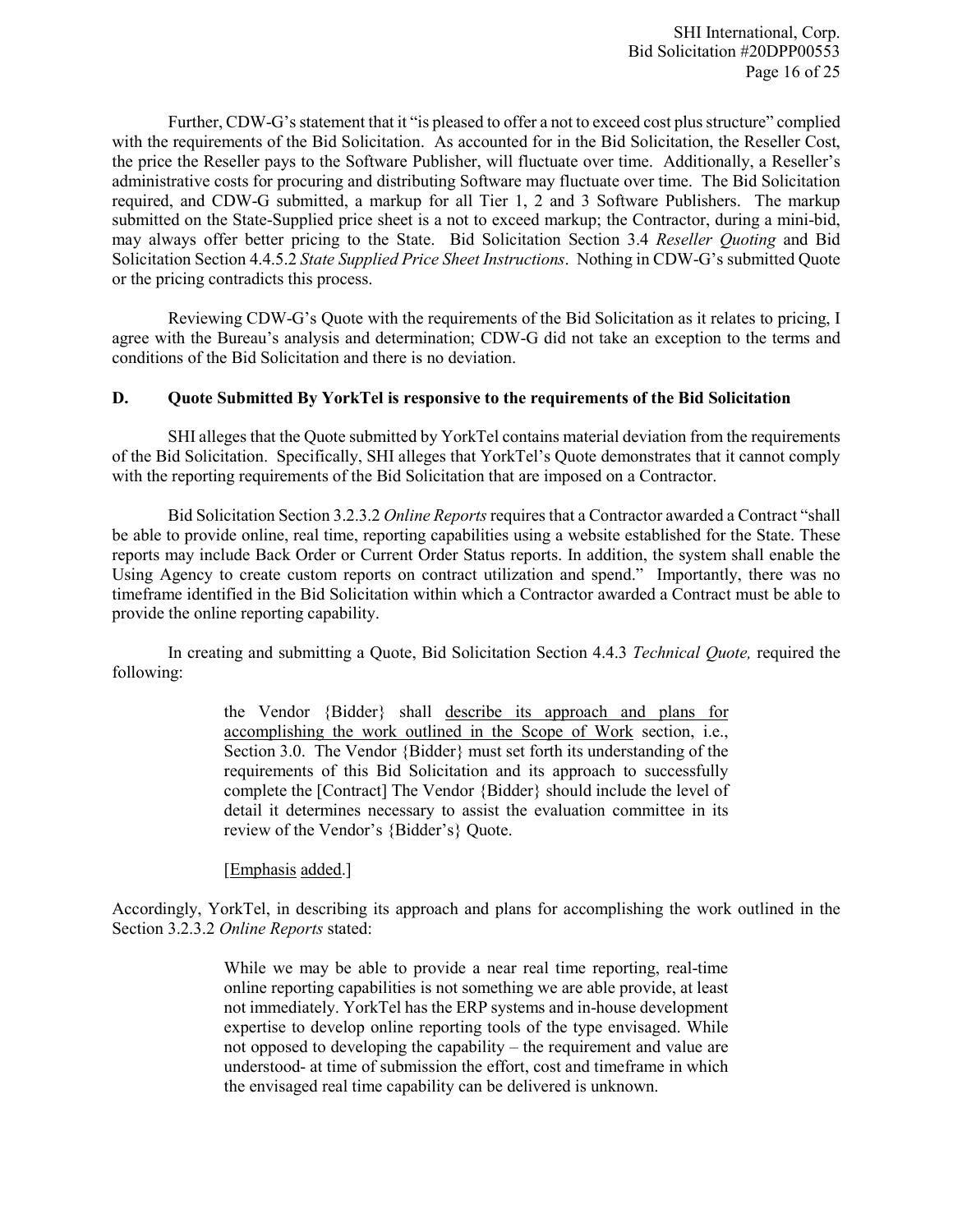Most likely YorkTel would take a phased approach, first developing a rudimentary online reporting capability to shows Back Order or Current Order Status report (estimate 3-6 months). Custom reporting capabilities of the type envisaged might be delivered in a second phase within 6-12 months to show contract utilization and spend with Data Fields: Purchasing Entity Name, Invoice Number, Invoice Date, Product/Service Description, Unit of Measure, Unit Price, Quantity, Line Total Purchase Amount, Publisher, Part Number, Licensing Program name and Number, License (Yes/No), Maintenance/Support (Yes/No), Media (Yes/No), Services (Yes/ No), Appliance (Yes/No), SaaS (Yes/No), Order Date, Delivery Date, Client PO Number, Client Contact Name, Client Contact Email. Facility to export of currently available reports for download or email in PDF or Excel format could likely be delivered concurrently in each phase

The license information data acquired and retained by YorkTel for reporting purposes shall be stored as sortable, non-proprietary data fields so the license information can be transferred to the State upon reasonable request. YorkTel will work with the State and Using Agencies, or their designees, to ensure that the license information data can be successfully transferred in a usable format.

In reviewing YorkTel's Quote response, the Evaluation Committee recognized that YorkTel is a newcomer to the field, and its Quote was "clear and forthright in this regard.<sup>[9](#page-17-0)</sup> While YorkTel's technical score reflects their lack of specific experience as a software reseller, YorkTel's commitment to entering the industry is demonstrated by other new contracts it has secured." Evaluation Committee Report, p. 24. With respect to real time reporting, the Committee noted that:

> The Committee had minor concerns about real time reporting, the development of online reporting is estimated to take 3 to 6 months and custom reporting capabilities could take 6 to 12 months (YorkTel Quote, pdf page 13). While this is a deviation from the requirements of the Bid Solicitation, the Committee recommends that this deviation be waived by the [Procurement] Bureau. The waiver of this deviation from the requirements of the Bid Solicitation does not impact the State's assurance that the Contract will be performed as specified, since the required details can be added during contract kick off, and are not critical for the State's oversight and monitoring of purchases. Also, the waiver of this deviation does not provide an unfair advantage to the Vendor {Bidder} since the required reporting will be accomplished following kickoff. However, the Committee determined YorkTel's noncompliance to be immaterial administrative detail that can be adjusted post award. The degree of reporting that YorkTel can provide at award is sufficient for short-term launch of the [Contract] These details assist the State Contract Manager in categorizing spend detail and aid in the oversight of contract administration. The State's ability to manage the contract is not immediately negatively impacted by the lack of these details at the time of award.

l

<span id="page-17-0"></span><sup>&</sup>lt;sup>9</sup> YorkTel is the only company which identifies and has been certified as a Small Business Enterprise and/or Minority-Owned Business.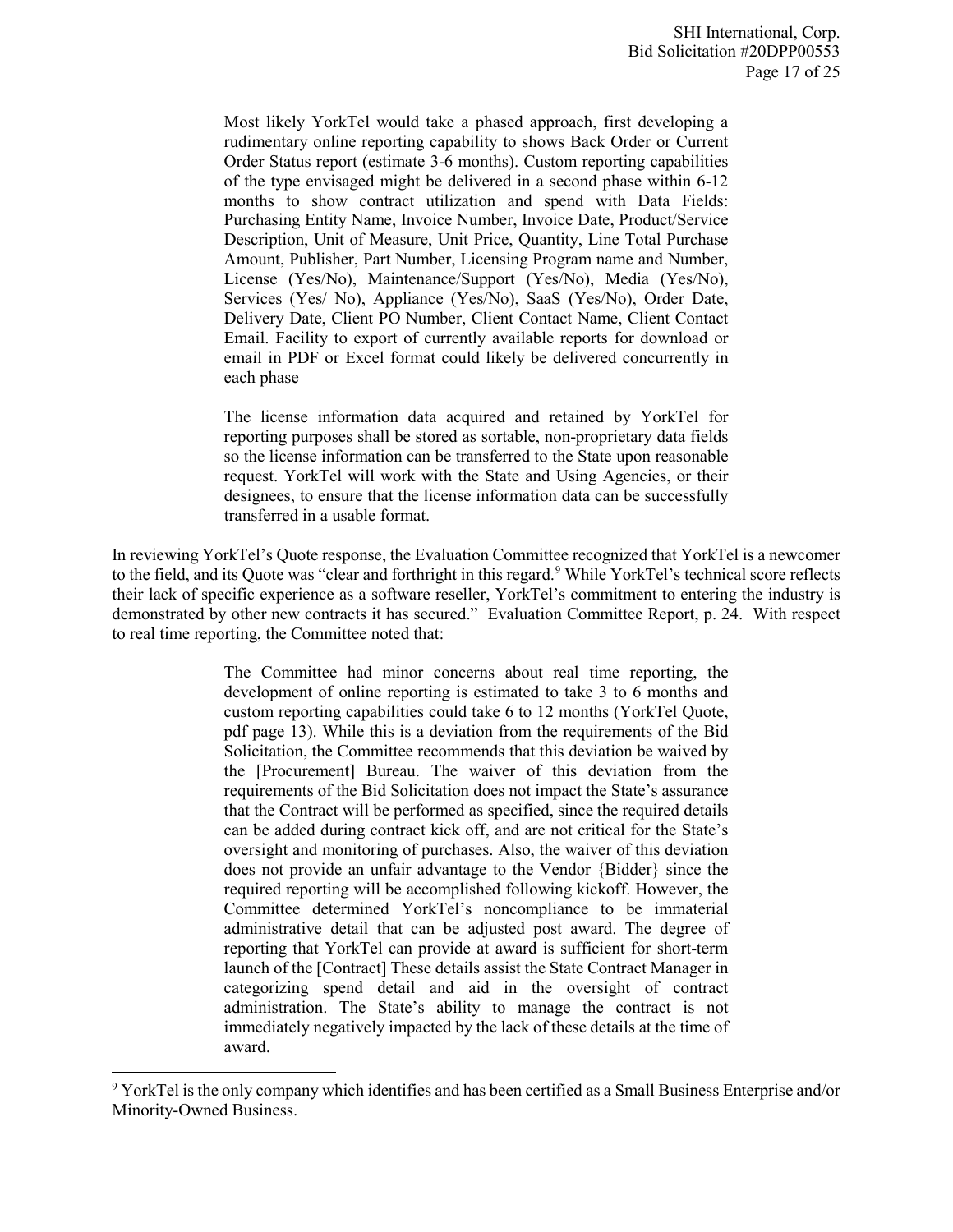While the Evaluation Committee believed that YorkTel's Quote contained a deviation from Bid Solicitation Section 3.2.3.2 *Online Reports*, I disagree. The Bid Solicitation requirement for real time reporting is placed upon those Contractors awarded Contracts, not those Bidders who have submitted Quote. Importantly, the Bid Solicitation did not include a definition, criteria for "real time" reporting, or a timeframe within which a Contractor must have real time reporting in place after contract award. As noted above, YorkTel stated that it can currently provide "near real time reporting", which the Evaluation Committee determined was sufficient to meet the needs of the State Contract Manager in categorizing spend detail and in the oversight of contract administration. In its Quote, YorkTel laid out a plan for providing the State with the real time reporting discussed in Bid Solicitation Section 3.2.3.2 *Online Reports*. YorkTel's statement that it would work toward providing real time reporting within 12 months further assured the Committee that if awarded a Contract, YorkTel would be able to comply with the requirements outlined in Bid Solicitation Section 3.0. That plan conformed to the requirements of the Bid Solicitation; and therefore there was no deviation.

However, even assuming arguendo that there was a deviation from the requirement of Bid Solicitation as noted in the Evaluation Committee Report, reviewing the YorkTel's Quote response to Bid Solicitation Section 3.2.3.2 *Online Reports* with respect to the *River Vale* factors, I conclude that any deviation that may exist is minor, and therefore can be waived as permitted N.J.A.C. 17:12-2.7(d) which states "[t]he Director may waive minor irregularities or omissions in a proposal." Specifically, in the Quote, YorkTel acknowledged the requirement for real time reporting and set forth a plan for achieving the requirement; therefore, the State is assured "that the contract will be entered in to performed and guaranteed according to its specified requirements." Further, YorkTel was not placed in a position of advantage over other Bidders who might not have had real time reporting capabilities at the time of Quote submission. The Bid Solicitation was clear that the real time reporting requirement was placed a Contractor awarded a Contract, the Bid Solicitation did not require that a Bidder have real time reporting capabilities at the time of Quote submission, that the Bidder demonstrate the capability with the Quote; nor was there a timeframe for this required listed in the requirements. As noted above, the Bid Solicitation required that the Bidder describing its approach and plans for accomplishing the work outlined in the Section 3.0. YorkTel did just that. Therefore, any potential deviation here is minor and can be waived in accordance with Bid Solicitation Section 6.1 *Right to Waive* and N.J.A.C. 17:12-2.7(d).

Accordingly, I do not dispute the Evaluation Committee's determination that YorkTel's Quote conformed to the requirements of the Bid Solicitation.[10](#page-18-0)

## **E. SHI's Proposed Modifications To The Terms And Conditions Rendered The Quote Non-Responsive**

Turning now to the SHI's statement that the modifications to the terms and conditions of the Bid Solicitation which were included in its Quote were simply proposed modifications which the State was free to reject, I disagree. SHI's proposed modifications to the terms and conditions of the Bid Solicitation directly conflicted with the language of the Bid Solicitation rendering the Quote non-responsive.

 $\overline{\phantom{a}}$ 

<span id="page-18-0"></span><sup>&</sup>lt;sup>10</sup> Based on the Hearing Unit's review of SHI's Quote, it is unclear whether or not SHI's response complies with the requirements of Bid Solicitation Section 3.2.3.2. SHI indicates that they can provide periodic reporting to clients via email. However, SHI does not explicitly mention that it has a website that is established for the State, nor does SHI clearly indicate that the State of New Jersey would have the ability to access reports, in real time, in an online setting or that SHI would work towards this requirement as an awarded Contractor.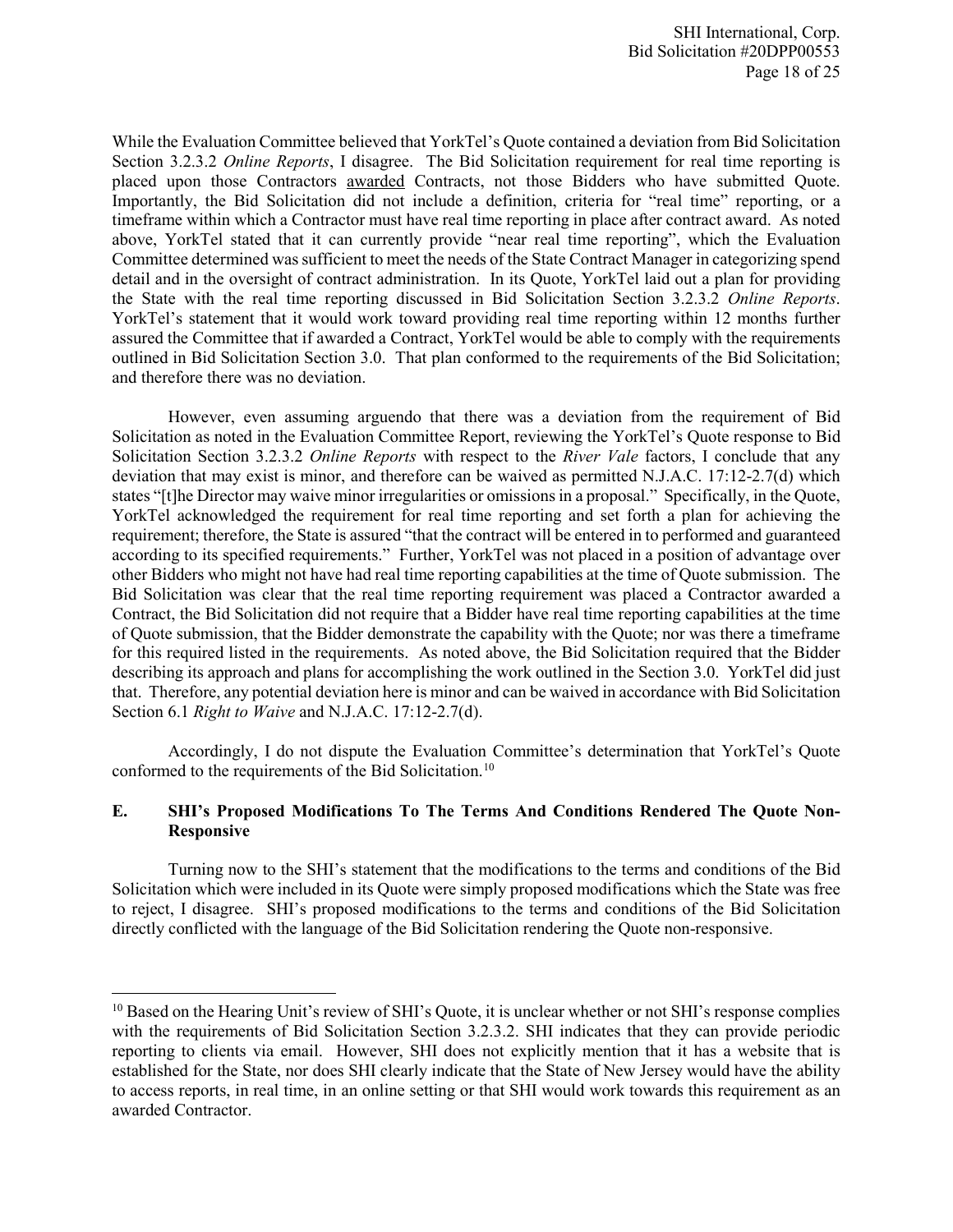Bid Solicitation Section 4.1 *General* states in relevant part:

A Vendor {Bidder} may submit additional terms as part of its Quote. Quotes including Vendor {Bidder} proposed terms and conditions may be accepted, but Vendor {Bidder} proposed terms or conditions that conflict with those contained in the Bid Solicitation, as defined in Section 2.0 of this Bid Solicitation, or that diminish the State's rights under any [Contract] resulting from the Bid Solicitation, may render a Quote nonresponsive. It is incumbent upon the Vendor {Bidder} to identify and remove its conflicting proposed terms and conditions prior to Quote submission. Where additional terms are submitted they may be accepted, rejected, or negotiated, in whole or in part, at the State's sole discretion where the terms do not conflict with material terms of the Bid Solicitation or do not diminish the State's rights under the [Contract] resulting from the Bid Solicitation.

In the event that a Vendor {Bidder} intends to propose terms and conditions that conflict with the Bid Solicitation, those Vendor {Bidder} proposed terms and conditions shall only be considered if submitted and agreed to pursuant to the electronic question and answer procedure set forth in Section 1.3.1 of this Bid Solicitation. Vendors {Bidders} shall not submit exceptions in the Quote or on the "Terms and Conditions" Tab through *NJSTART*.

[Emphasis added.]

While the Bid Solicitation did permit a Bidder to submit additional terms, the Bid Solicitation cautioned Bidders that the acceptance, rejection or negotiation of the those additional terms, if the proposed terms do not conflict with the terms and conditions of the Bid Solicitation, was at the sole discretion of the State. Importantly, if a Bidder desired to propose terms that conflicted with the terms and conditions of the Bid Solicitation, the Bidder was required to submit the proposed language during the Question and Answer period. Bid Solicitation 1.3.1 *Electronic Questions and Answer Period.* 

As noted above, during the Question and Answer period, the Bureau received and answered 114 questions. SHI submitted twelve (12) questions, none of which were related to modifications to the terms and conditions of the Bid Solicitation identified within SHI's Quote. In its Quote, SHI included a section entitled "Clarification To Terms" which included the following modifications to the terms and conditions of the Bid Solicitation:

- Bid Solicitation §5.8 *Ownership of Material*
- Bid Solicitation §5.17.1 *Indemnification* Subsection *4.1.1 Limitation of Liability*
- Bid Solicitation §5.17.3 *Accessibility Compliance*
- Bid Solicitation §6.3 *State's Right to Inspect Vendor {Bidder} Facilities*
- State of New Jersey Standard Terms and Conditions §3.1 *Compliance – Codes*
- State of New Jersey Standard Terms and Conditions §3.7 *Buy American*
- State of New Jersey Standard Terms and Conditions §4.1 *Indemnification*
- State of New Jersey Standard Terms and Conditions §5.7 *Termination of Contract*
- State of New Jersey Standard Terms and Conditions §5.11 *Performance Guarantee of Contractor*
- State of New Jersey Standard Terms and Conditions §5.12 *Delivery Requirements*
- State of New Jersey Standard Terms and Conditions §6.1 *Price Fluctuation During Contract*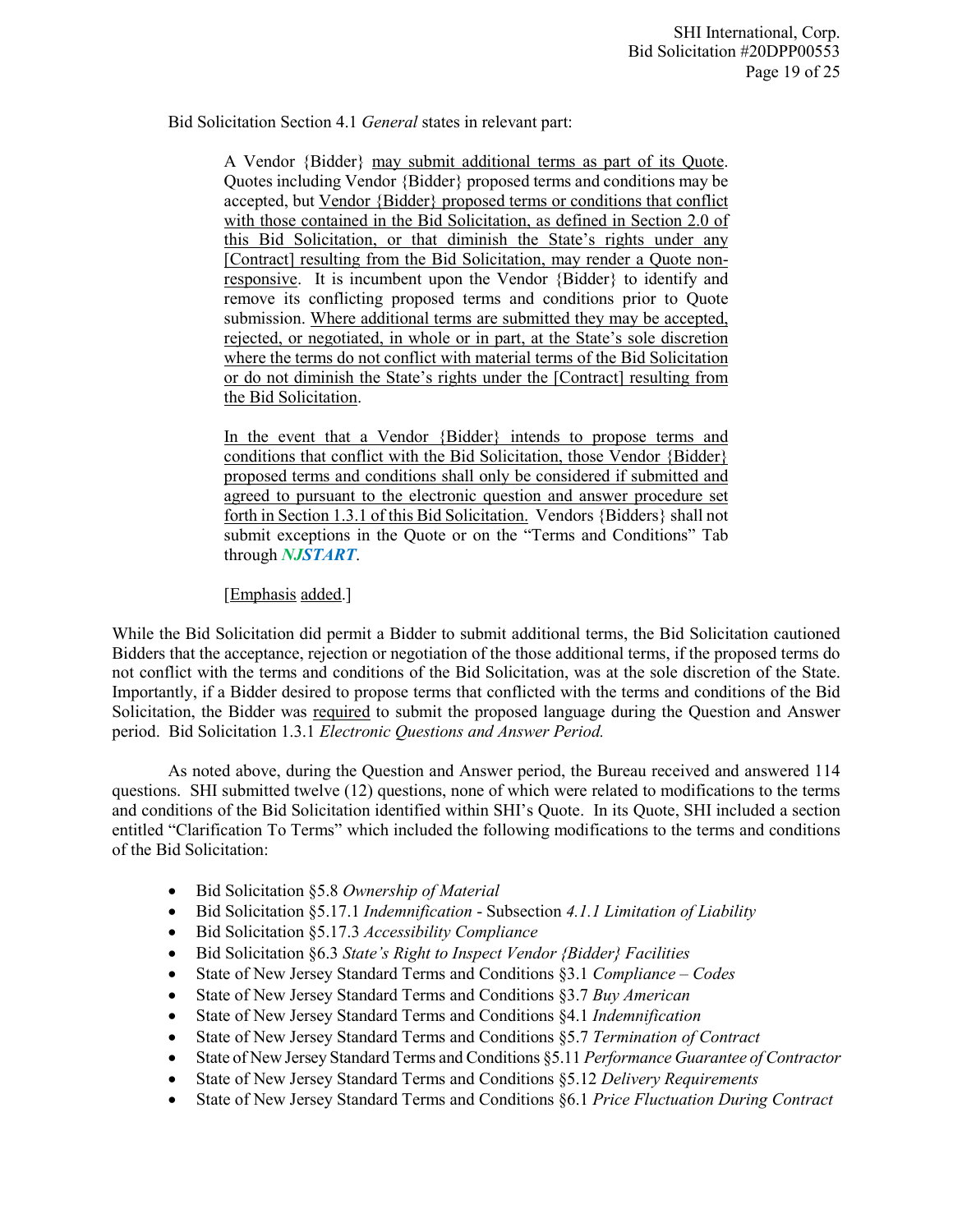• State of New Jersey Standard Terms and Conditions §6.6 *Availability of Funds*

The only items of additional language included in the "Clarification To Terms," addressing items not contemplated by the Bid Solicitation, were the following sections:

- Warranty
- Force Majeure

After reviewing "Clarification To Terms" contained within SHI's Quote, the Bureau determined that the Quote submitted by SHI was non-responsive to the requirements of the Bid Solicitation. The Bureau noted:

> SHI International (SHI): SHI submitted exceptions to the terms and conditions in the Bid Solicitation in its Quote. Specifically, SHI submitted over seven (7) pages of exceptions to the Terms and Conditions of the Bid Solicitation, in a section of its Quote entitled "Clarifications to Terms." In this section of its Quote, SHI states: "If Contractor is a potential candidate for award, Contractor looks forward to negotiating various terms and other conditions of business if awarded." Following this statement are numerous recitations of various Bid Solicitation Terms accompanied by SHI's requested changes. The Bid Solicitation Sections that SHI requests changes to include Section 5.8 Ownership, Section 5.17.1 Indemnification, Section 6.3 States' Right to Inspect, and Section 5.7 of the State Standard Terms and Conditions Termination. Section 4.1 of the Bid Solicitation states that in the event a Vendor {Bidder} submits terms that conflict with the terms of the Bid Solicitation, such terms may render the Quote non-responsive. Here, SHI's exceptions clearly conflict with Section 5.8, Section 5.17.1, Section 5.17.3, Section 9.6.3, Section 9.3.1, Section 9.3.7, Section 9.4.1, Section 9.5.7, Section 9.5.11, Section 9.5.12, Section 9.6, and Section 9.6.6 of the Bid Solicitation. Such terms are material because they concern fundamental aspects of the [Contract] such as indemnity and termination. To the extent that the proposed terms do not conflict with the Terms of the Bid Solicitation, they are hereby rejected pursuant to Section 4.1 of the Bid Solicitation. To waive these exceptions would impact the State's assurance that the Vendor {Bidder} would perform the [Contract] as required. To waive such conflicts with the Bid Solicitation would be manifestly unfair to those Vendors {Bidders} who chose not to submit a Quote because they disagreed with the terms of the Bid Solicitation. Therefore, SHI's Quote is non-responsive.

In the protest, SHI claims that the Bid Solicitation permitted Bidders to submit additional terms and that its request modify various sections of the Bid Solicitation and the State's Standard Terms and Conditions was permitted as an "additional term." SHI further states that the proposed modifications were not material and were terms that should apply to the Software Publishers, not the resellers; and therefore, SHI believes the Division should have simply waived or rejected SHI's modified language. In support of its position, SHI states that proposed modifications to the terms and conditions "was a request to review the clarifications, nothing more, which the State was fee to reject." SHI protest p. 27.

The New Jersey Courts have long recognized that the purpose of the public bidding process is to "secure for the public the benefits of unfettered competition." *Meadowbrook Carting Co. v. Borough of Island Heights*, 138 N.J. 307, 313 (1994). To that end, the "public bidding statutes exist for the benefit of the taxpayers, not bidders, and should be construed with sole reference to the public good." *Borough of*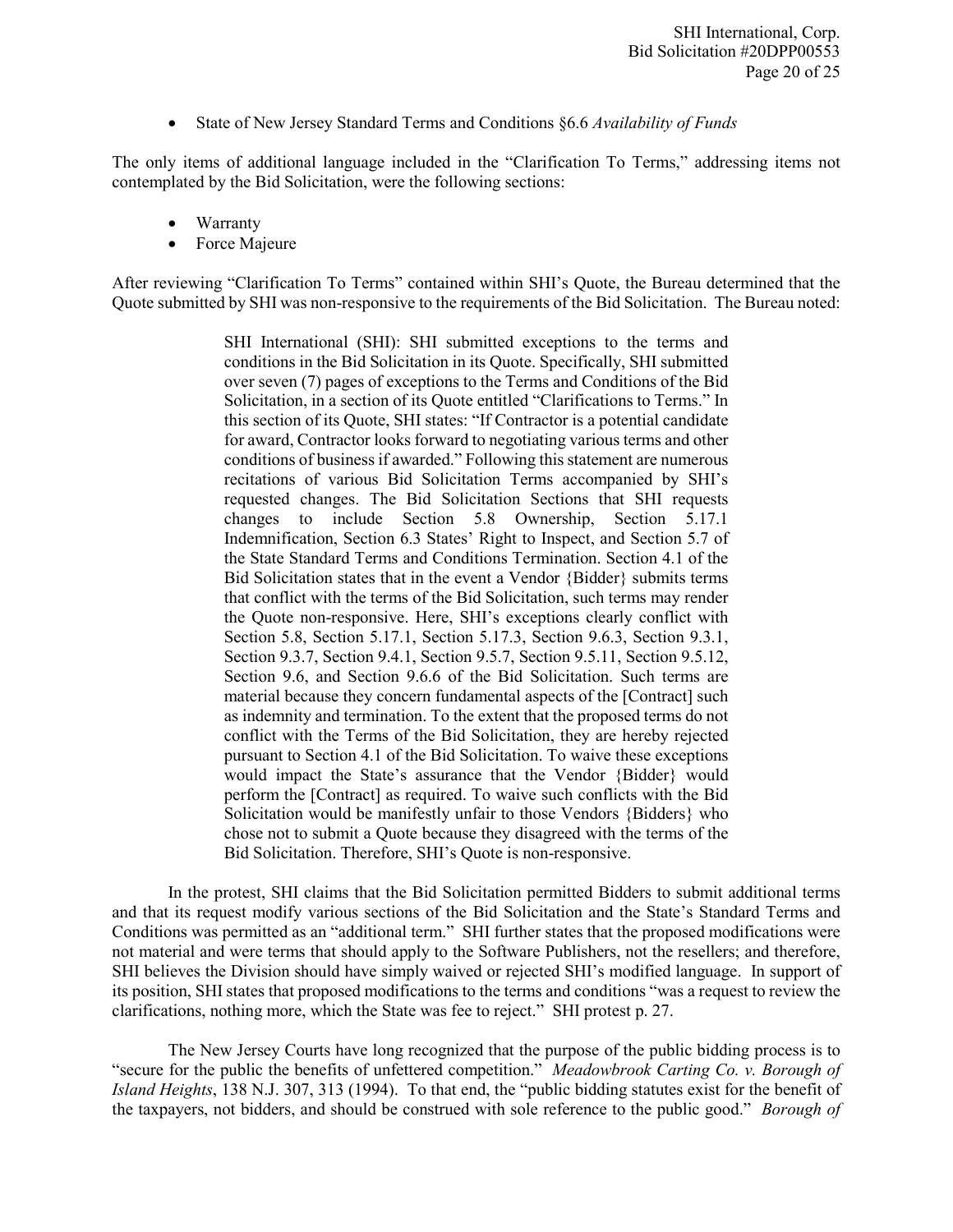*Princeton v. Board of Chosen Freeholders*, 169 N.J. 135, 159-60 (1997). Although the Division has broad discretion to select among qualified and responsive Bidders in public contracting matters, the discretion afforded to the Director, "is not limitless." See, *In re Request for Proposals #17DPP00144*, 454 N.J. Super. 527, 559 (App Div. 2018); *Barrick v. State*, 218 N.J. 247, 258-259 (2014). The objective of New Jersey's statutory procurement scheme is "to guard against favoritism, improvidence, extravagance and corruption; their aim is to secure for the public the benefits of unfettered competition." *Ibid,* citing *Keyes Martin & Co. v. Dir. of Div. of Purchase and Prop*., 99 N.J. 244, 256 (1985)). For that reason, the Division's governing regulations mandate stringent enforcement to maintain the equal footing of all Bidders and to ensure the integrity of the State's bidding process. Notably, "a proposal that is not…responsive to the material requirements of the [Bid] shall not be eligible for further consideration for award of contract, and the bidder offering said proposal shall receive notice of the rejection of its proposal." N.J.A.C. 17:12- 2.7(c). Consistent with this purpose, the New Jersey procurement law provides that "any or all bids may be rejected when the State Treasurer or the Director of the Division of Purchase and Property determines that it is in the public interest so to do." N.J.S.A. 52:34-12(a).

The question before me is whether the SHI's proposed modifications and the notation that its Quote was subject to negotiation, were material deviations rendering the Quote non-responsive or if the proposed language could have been waived. To be deemed non-responsive, SHI's Quote would have had to materially deviate from the requirements of the Bid Solicitation such that the State would have no assurances that the Contract would be performed consistent with the requirements of the Bid Solicitation. In determining whether a material deviation exists, it is firmly established in New Jersey that material conditions contained in bidding specifications may not be waived. *Twp. of Hillside v. Sternin,* 25 N.J. 317, 324 (1957). "If the non-compliance is substantial and thus non-waivable, the inquiry is over because the bid is non-conforming and a non-conforming bid is no bid at all." *Twp. of River Vale v. Longo Constr. Co.*, 127 N.J. Super. 207, 222 (Law Div. 1974). In *Meadowbrook Carting Co. v. Borough of Island Heights*, 138 N.J. 307, 315 (1994), the New Jersey Supreme Court adopted the test set forth by the court in *Twp. of River Vale v. Longo Constr. Co.* for determining materiality. 127 N.J. Super. 207 (Law Div. 1974). "In *River Vale*, Judge Pressler declared that after identifying the existence of a deviation, the issue is whether a specific non-compliance constitutes a substantial [material] and hence non-waivable irregularity." *In re Protest of Award of On-Line Games Prod. And Operation Servs. Contract*, 279 N.J. Super. 566, 594 (App. Div. 1995), citing *River Vale,* supra, 127 N.J. at 216. The *River Vale* court set forth a two-part test for determining whether a deviation is material:

> First, whether the effect of a waiver would be to deprive the [government entity] of its assurance that the contract will be entered into, performed and guaranteed according to its specified requirements, and second, whether it is of such a nature that its waiver would adversely affect competitive bidding by placing a bidder in a position of advantage over other bidders or by otherwise undermining the necessary common standard of competition.

[*River Vale*, supra, 127 N.J. at 216.]

Essentially, the materiality test "is nothing more than an enunciation of what has always been the only relevant matter in a bid conformity inquiry: whether waiver of the deviation would thwart the aims of the public bidding laws." *In Re Motor Vehicle Comm'n Surcharge Sys. Accounting & Billing Servs.* 2018 N.J. Super. Unpub. LEXIS 285\*21, 2108 WL 766856, citing *On-Line Games*, 279 N.J. Super at 596. In *In Re Motor Vehicle*, the court observed that:

> In this field it is better to leave the door tightly closed than to permit it to be ajar, thus necessitating forevermore in such cases speculation as to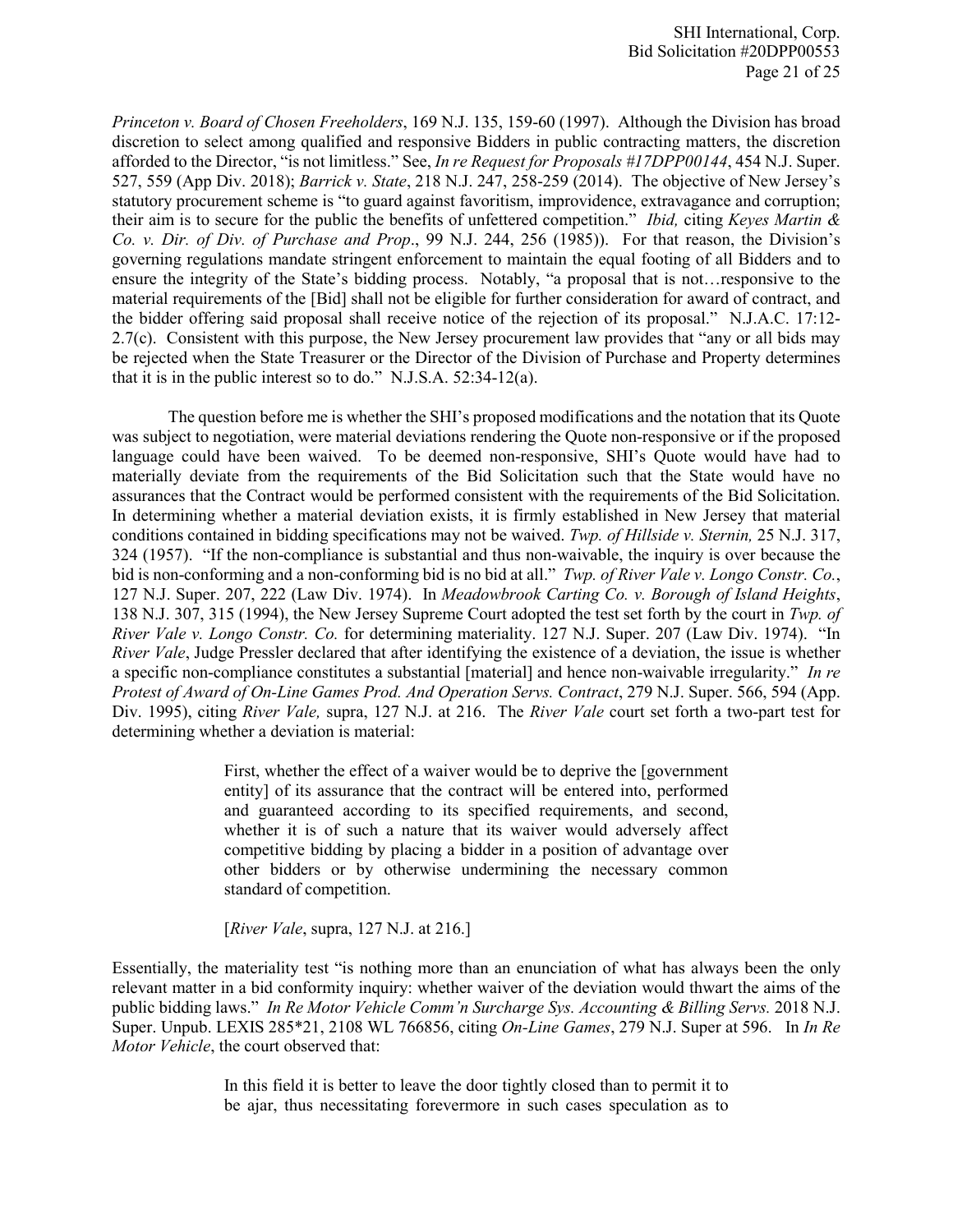whether or not it was purposely left that way. Public bidding laws were adopted to secure for the taxpayers the benefits of competition and to promote the honesty and integrity of the bidders and the system. These laws must be construed as nearly as possible with sole reference to the public good.

[*In Re Motor Vehicle*, supra 2018 N.J. Super. Unpub. LEXIS 285 \*21, citing *Township of Hillside v. Sternin*, 25 N.J. 317, 324 (1957), *On-Line Games*, 279 N.J. Super at 589, *Keyes Martin*, supra, 99 N.J. at 256.]

In the protest, SHI claims that the proposed modifications were not requirements, but rather simply requests for review as the modifications came under the statement of "SHI respectfully requests to review the following clarifications to the original terms of the State's request." SHI protest, p. 26-27. SHI further claims that the State was "free to reject" the modifications. SHI protest, p. 26-27. However, along with the statement requesting a review of terms, SHI additionally stated "[i]f Contractor is a potential candidate for award, Contractor looks forward to negotiating various terms and other conditions of business if awarded." SHI Quote p. 53. It is unclear from the Quote whether the table of fourteen language modifications represented the totality of the request, or if there would be additional requested modifications if SHI had been selected as a Contractor.

Interestingly, while SHI in the protest claims that the language modifications were simply "requests to review", SHI's Quote presents a different picture. Several of the language modifications included a statement that SHI "requires this clause in the final agreement if awarded." See screen shot below.

| Page 47, Sec.<br>5.17.1<br>Indemnification.<br>Subsection 4.1.1<br><b>LIMITATION OF</b><br><b>LIABILITY</b> | The Vendor's {Contractor's} liability<br>to the State for actual, direct<br>damages resulting from the Vendor's<br>{Contractor's} performance or non-<br>performance, or in any manner<br>related to this Blanket P.O., for any<br>and all claims, shall be limited in the<br>aggregate to 200% of the total value<br>of this Blanket P.O., except that such<br>limitation of liability shall not apply to<br>the following:<br>Vendor's<br>The<br>a.<br>{Contractor's} obligation to indemnify<br>the State of New Jersey and its<br>employees from and against any<br>claim, demand, loss, damage, or |  | The Vendor's {Contractor's}<br>liability to the State for actual.<br>direct damages resulting from<br>the Vendor's {Contractor's}<br>related to this Blanket P.O., for<br>any and all third party claims to<br>the extent arising from<br>Contractor's negligence, willful<br>misconduct, or violation of law<br>in fulfilling its obligations<br>herein, shall be limited in the<br>aggregate to 200%-times (2x)<br>ef the total amount of fees<br>actually paid or payable by the<br>state to contractor under this<br>agreement for the year | Contractor will provide<br>for indemnification<br>associated with its<br>negligence, willful<br>misconduct, or violation<br>of law. Contractor will<br>provide copyright<br>protections for items it<br>develops and services<br>it performs. Third party<br>manufactured items.<br>and services performed<br>by third parties, will<br>have coverages offered<br>by such third parties. |  |
|-------------------------------------------------------------------------------------------------------------|---------------------------------------------------------------------------------------------------------------------------------------------------------------------------------------------------------------------------------------------------------------------------------------------------------------------------------------------------------------------------------------------------------------------------------------------------------------------------------------------------------------------------------------------------------------------------------------------------------|--|-------------------------------------------------------------------------------------------------------------------------------------------------------------------------------------------------------------------------------------------------------------------------------------------------------------------------------------------------------------------------------------------------------------------------------------------------------------------------------------------------------------------------------------------------|------------------------------------------------------------------------------------------------------------------------------------------------------------------------------------------------------------------------------------------------------------------------------------------------------------------------------------------------------------------------------------------|--|
| $sh\nu$<br>Page 54<br>Innovative Solutions. World Class Support.                                            |                                                                                                                                                                                                                                                                                                                                                                                                                                                                                                                                                                                                         |  |                                                                                                                                                                                                                                                                                                                                                                                                                                                                                                                                                 |                                                                                                                                                                                                                                                                                                                                                                                          |  |
|                                                                                                             |                                                                                                                                                                                                                                                                                                                                                                                                                                                                                                                                                                                                         |  |                                                                                                                                                                                                                                                                                                                                                                                                                                                                                                                                                 |                                                                                                                                                                                                                                                                                                                                                                                          |  |
| <b>Reference</b>                                                                                            | <b>New Jersey Bid Terms and</b><br><b>Conditions</b>                                                                                                                                                                                                                                                                                                                                                                                                                                                                                                                                                    |  | <b>Redline/Exceptions</b>                                                                                                                                                                                                                                                                                                                                                                                                                                                                                                                       | <b>Comments</b>                                                                                                                                                                                                                                                                                                                                                                          |  |
|                                                                                                             | expense relating to bodily injury or<br>the death of any person or damage to<br>real property or tangible personal<br>property, incurred from the work or<br>materials supplied by the Vendor<br>Contractor) under this Rlanket PO                                                                                                                                                                                                                                                                                                                                                                      |  | previous to the incident which<br>gave cause for such liability<br>value of this Blanket P.O.,<br>except that such limitation of<br>liability shall not apply to the<br>following                                                                                                                                                                                                                                                                                                                                                               | Contractor requires this<br>clause in the final<br>agreement if awarded.                                                                                                                                                                                                                                                                                                                 |  |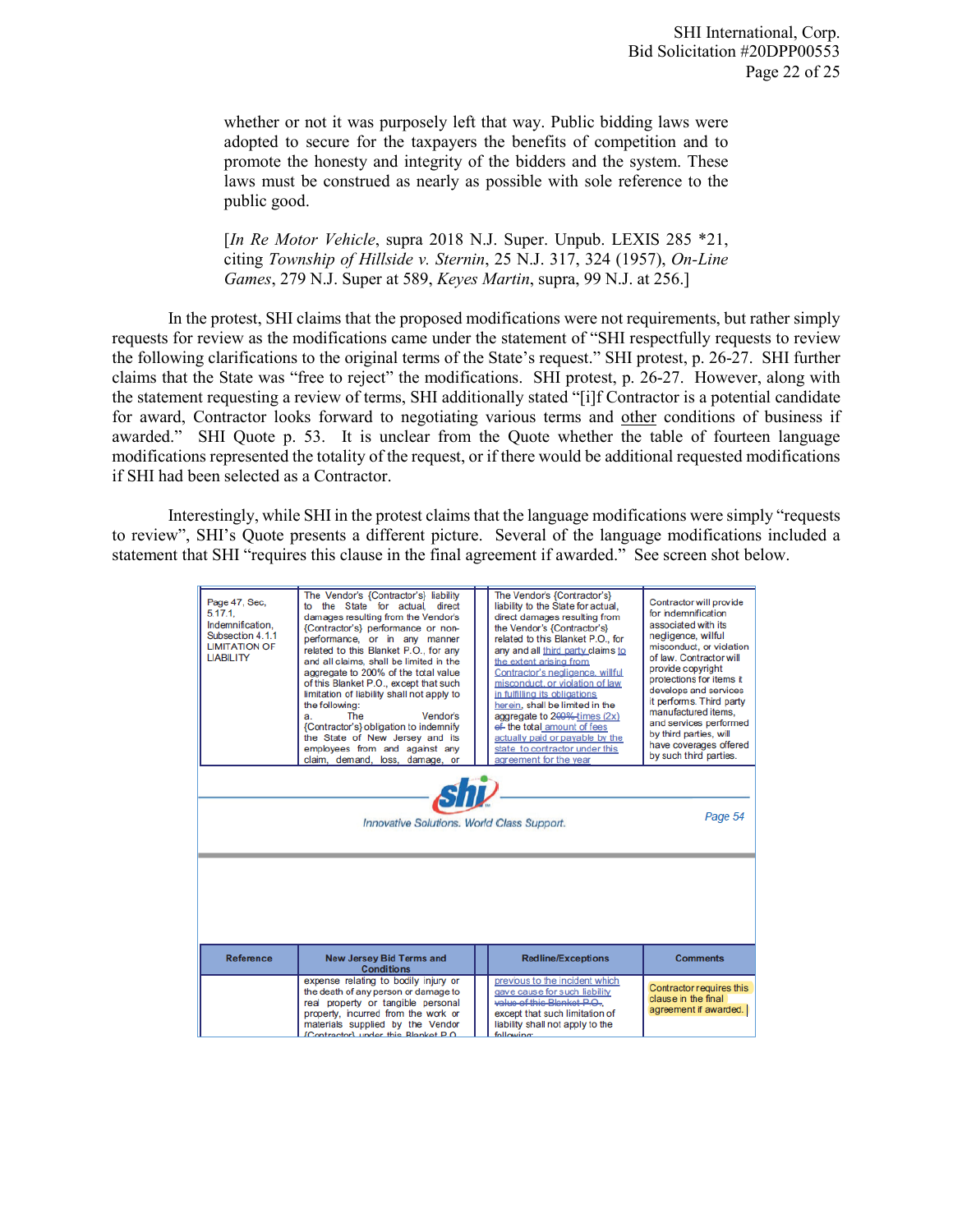The Hearing Unit's review of SHI's Quote revealed that SHI included a statement that the modified language was required for the following sections: Bid Solicitation §5.17.1 *Indemnification* - Subsection *4.1.1 Limitation of Liability*; Bid Solicitation §6.3 *State's Right to Inspect Vendor {Bidder} Facilities*; State of New Jersey Standard Terms and Conditions §5.7 *Termination of Contract* State of New Jersey Standard Terms and Conditions *§6.1 Price Fluctuation During Contract*; Warranty; and, Force Majeure.<sup>[11](#page-23-0)</sup> For SHI to now claim that these were simply "requests to review" is disingenuous.

Reviewing SHI's proposed terms under the *River Vale* factors, I find that SHI's proposed language modifications were material deviations from the requirements of the Bid Solicitation. First, SHI proposed 12 language modifications, and indicated that it was "look[ing] forward to negotiating various terms and other condition of business if awarded." Any one of the proposed language modifications, or SHI's opening statement alone, prevents the State from being assured that the contract will be entered in to performed and guaranteed according to its specified requirements. *River Vale*, supra, 127 N.J. at 216. Further, SHI indicated that at least four of the language modifications were required making it clear that the State would be contracting with SHI under the terms and conditions not set forth in the Bid Solicitation. SHI argues that the Bureau should have sought to a clarification from it regarding the proposed terms.

Second, if the State accepted SHI's language modifications, SHI would be in a position of advantage over other Bidders who did not bid because they could not agree with the mandatory requirements of the Bid Solicitation or correctly believed that they could not submitted alternative required language with the submitted Quote. *Ibid.* SHI did avail itself of the Question and Answer period submitting 12 questions for review.[12](#page-23-1) After reviewing all of the questions submitted, the Bureau did make some modifications to the terms and conditions of the Bid Solicitation in response to the questions received from SHI and other potential Bidders. In fact, during the Q&A process, the Bureau received several questions regarding the *Ownership of Material*, *Limitation of Liability*, *Accessibility Compliance*, *Compliance – Codes*, *Indemnification*, *Termination of Contract*, *Performance Guarantee of Contractor*, *Delivery Requirements*, *Price Fluctuation During Contract* and, *Availability of Funds* – many of the provisions which SHI sought to amend through its Quote submission. Some proposed modifications were accepted and incorporated into the revised Bid Solicitation which was posted on *NJSTART*, which was then made available to all potential Bidders prior to the Quote opening date. This ensured that all Bidders were all a level playing field, aware of the terms and conditions of the Bid Solicitation and the resulting Contract awards when submitting Quotes and pricing. This process ensured that no one Bidder is put in a position of advantage, to the detriment of another, by being able to submit more favorable terms at a later date. Because the requirements of Bid Solicitation are equally applicable to all Bidders who submitted Quotes in response to this Bid Specification, "[r]equiring adherence to material specifications maintains a level playing field for all bidders competing for a public contract." *Barrick*, supra, 218 N.J. at 259. However, contrary to the clear requirements of the Bid Solicitation, SHI did not submit any of its proposed modifications to the terms and conditions of the Bid Solicitation to the Bureau for review during the Question and Answer period. SHI reserved for itself, contrary to the requirements of the Bid Solicitation, the right to negotiate or mandate the terms and conditions of the Bid Solicitation for its own benefit, leaving it with "the option, after all bids are opened, to decline the contract." *In Re Request for Proposals #17DPP00144*, 454 N.J. Super. 527, 566 (App. Div. 2018).

l

<span id="page-23-0"></span><sup>&</sup>lt;sup>11</sup> Of these sections, only the Warranty and Force Majeure language could be added as additional terms.

<span id="page-23-1"></span> $12$  SHI's questions related to the following: adding a definition for 'manage service offerings;' making the State's contract open for interstate cooperative purchasing; engaging small businesses; evaluation criteria; pricing; permitting a second round of Q&A; permitting Contractors to sell their own software and/or provide maintenance of their own software; and value added software reseller services.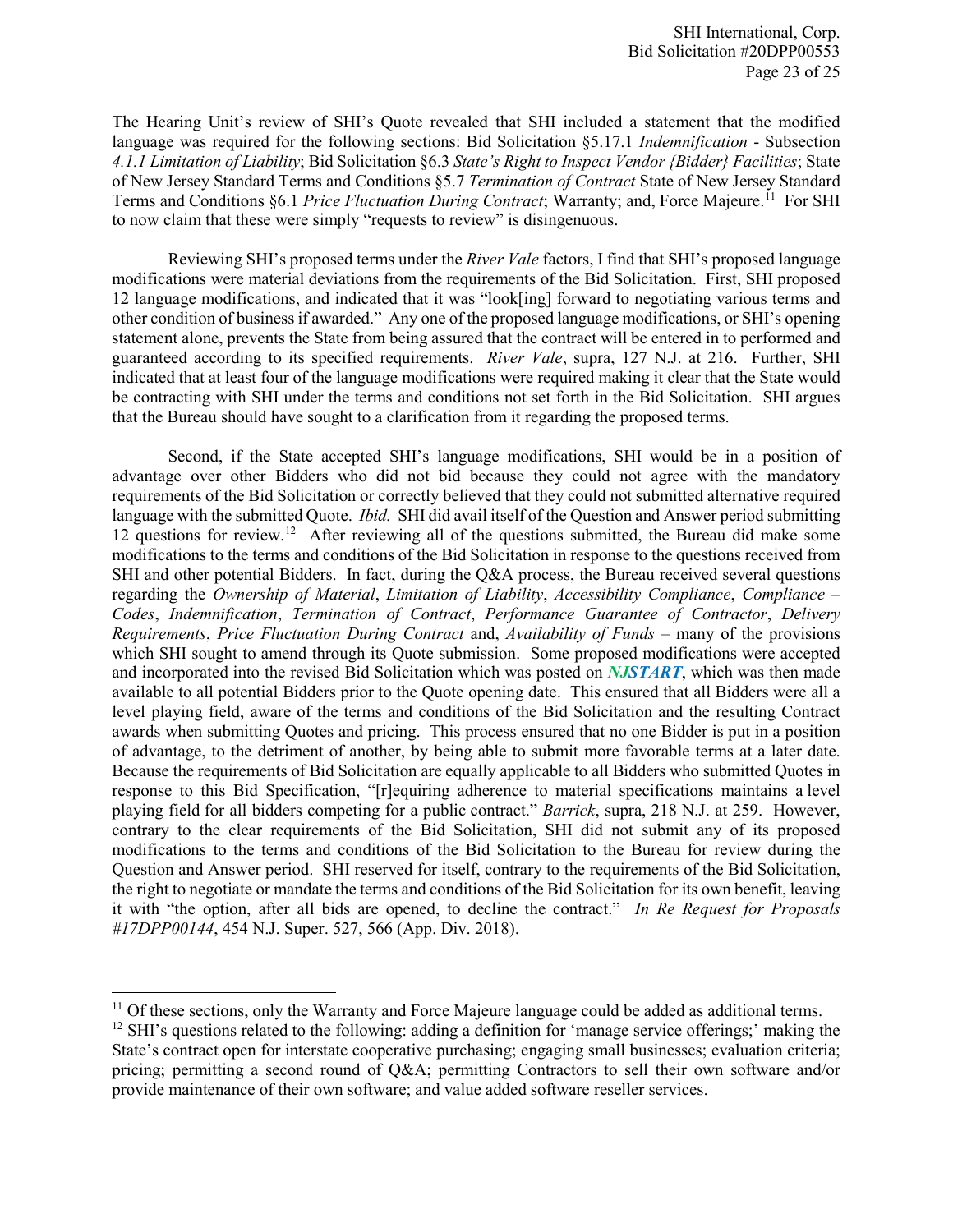However, Bid Solicitation Section 6.4 instructs "clarifications cannot correct any deficiencies or material omissions, or revise or modify a Quote." See, *In Re Motor Vehicle*, supra 2018 N.J. Super. Unpub. LEXIS 285 \*29. Unlike the "discrepancy" discussed above in CDW-G's ownership statement, there is no discrepancy in SHI's submitted Quote. Rather, the proposed language modifications directly conflicted with the terms and conditions of the Bid Solicitation, such that SHI's Quote materially deviated from the requirements of the Bid Solicitation rendering the Quote non-responsive.[13](#page-24-0) "The conditions and specifications of . . . [a] bid must apply equally to all prospective bidders; the individual bidder cannot decide to follow or to ignore these conditions . . . ." *In Re Motor Vehicle*, supra 2018 N.J. Super. Unpub. LEXIS 285 \*28, citing, *Hall Constr. Co. v. N.J. Sports & Exposition Auth.,* 295 N.J. Super. 629, 635 (App. Div. 1996).

> As the Supreme Court explained over sixty years ago, "[e]very element which enters into the competitive scheme should be required equally for all and should not be left to the volition of the individual aspirant to follow or to disregard and thus to estimate his bid on a basis different from that afforded the other contenders… If this were not the rule, the mandate for equality among bidders would be illusory and the advantages of competition would be lost.

> [*In Re Request for Proposals #17DPP00144*, 454 N.J. Super. 527, 568, 575 (App. Div. 2018), citing, *Hillside v. Sternin*, 25 N.J. 317, 322-23 (1957).]

Because SHI's Quote contained a material deviation from the requirements of the Bid Solicitation, I concur with the Bureau's determination that SHI's Quote was non-responsive.

 $\overline{a}$ 

<span id="page-24-0"></span><sup>&</sup>lt;sup>13</sup> SHI claims that the State failed to notify it that its Quote was non-responsive which prevented SHI from submitting a protest prior the Bureau requesting Best and Final Offers (BAFO) or prior to the issuance of the NOI. The Bureau was not required to advise SHI that its Quote was non-responsive prior to BAFO or NOI. Per *N.J.A.C.* 17:12-3.1 et seq. protests may be filed as follows:

<sup>1.</sup> A timely filed written challenge to a term, condition, or requirement of a specification contained within an advertised RFP;

<sup>2.</sup> A timely filed written challenge related to the rejection of a proposal for failure to comply with any of the prerequisites set forth in *N.J.A.C*. 17:12-2.2;

<sup>3.</sup> A timely filed written challenge to a notice of intent to award issued by the Director; or

<sup>4.</sup> A timely filed written challenge to the Director's cancellation of an RFP after the opening of proposals.

A protest of the Bureau's determination that a Quote was non-responsive occurs after the issuance of the notice of intent award. *N.J.A.C.* 17:12-3.3. This process ensures that the evaluation of Quote received proceeds without any administrative confusion, favoritism, corruption, or the appearance that one bidder may have received an advantage over any other bidder.